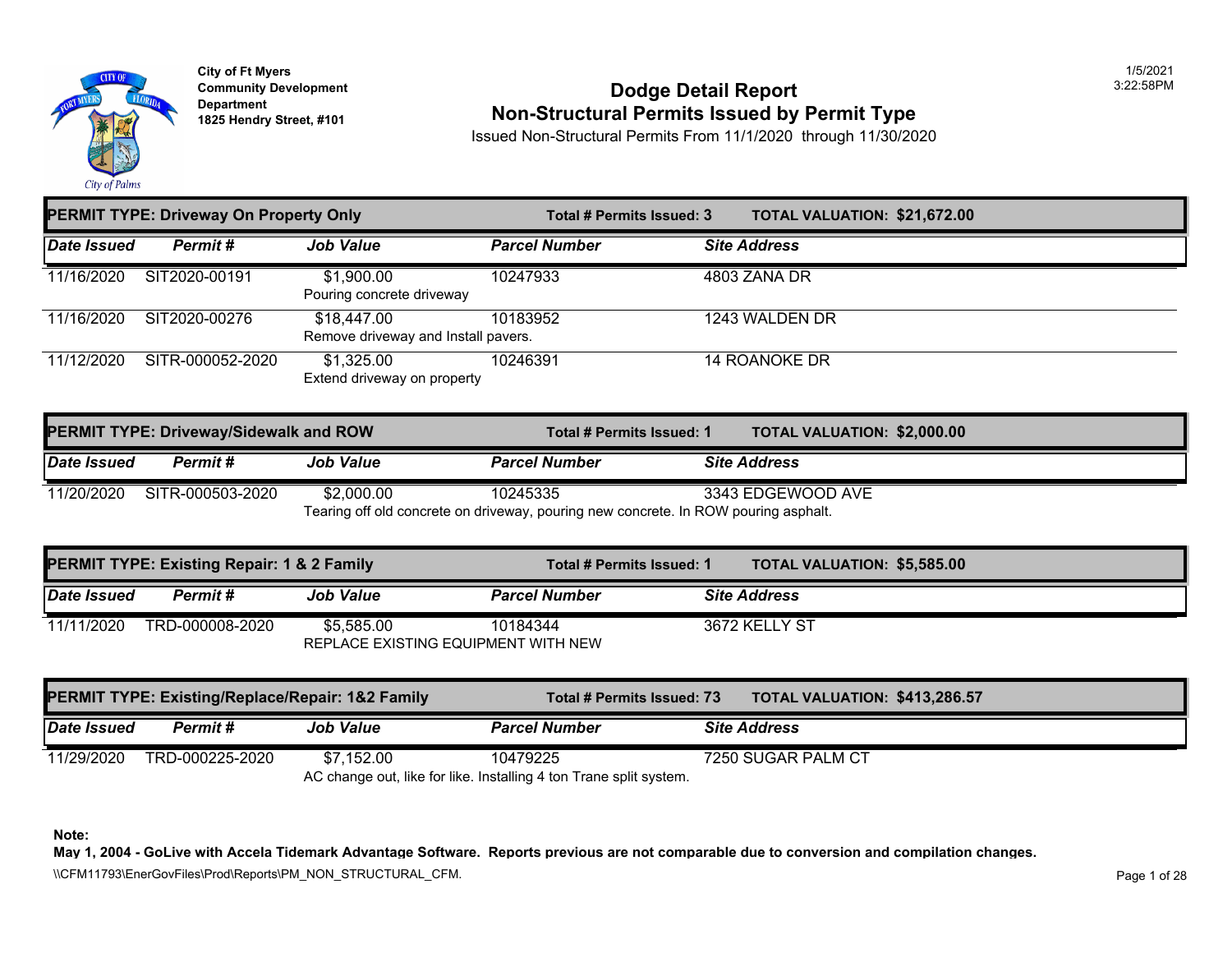

# **Community Developm[ent](https://6,000.00) Dodge Detail Report** 3:23:02PM **1825 Non-Structural Permits Issued by Permit Type**

Issued Non-Structural Permits From 11/1/2020 through 11/30/2020

| 11/09/2020 | TRD-000589-2020 | \$4,500.00<br>A/C Change Out on 2Ton Split System.                     | 10483209                                                                   | 8054 PACIFIC BEACH DR                                                                                |
|------------|-----------------|------------------------------------------------------------------------|----------------------------------------------------------------------------|------------------------------------------------------------------------------------------------------|
| 11/29/2020 | TRD-000899-2020 | \$7,447.00<br>REPLACING SPLIT A/C SYSTEM.                              | 10460411                                                                   | 11013 WINE PALM RD                                                                                   |
| 11/23/2020 | TRD2020-02817   | \$7,172.00                                                             | 10557984<br>4 Ton, 16 Seer, 10 KW, split system replacement-like for like. | 12719 GLADSTONE WAY                                                                                  |
| 11/09/2020 | TRD-000138-2020 | \$6,241.00                                                             | 10557944<br>3.5 TON 17 SEER 10KW SPLIT SYS REPL LIKE FOR LIKE              | 12728 GLADSTONE WAY                                                                                  |
| 11/29/2020 | TRD-000930-2020 | \$6,000.00<br>HVAC Change Out Split System                             | 10564368                                                                   | 10392 MATERITA DR                                                                                    |
| 11/25/2020 | TRD-000688-2020 | \$6,185.00<br>REPLACING SPLIT A/C SYSTEM.                              | 10460416                                                                   | 11219 WINE PALM RD                                                                                   |
| 11/11/2020 | TRD-000607-2020 | \$5,900.00                                                             | 10532379<br>SPLIT SYSTEM A/C UNIT CHANGE OUT-BOTANICA LAKES                | 11183 SAND PINE CT                                                                                   |
| 11/18/2020 | TRD-000427-2020 | \$4,715.00<br>15.1 SEER RATING                                         | 10563096                                                                   | 9548 RIVER OTTER DR<br>CHANGE OUT OF A 14ACXS036 CONDENSER FOR A LENNOX ML14XC1-036 AHRI MATCHED SYS |
| 11/24/2020 | TRD-001052-2020 | \$5,000.00<br>A/C CHANGE OUT SPLIT SYSTEM                              | 10548174                                                                   | 2743 FIRST ST #2703                                                                                  |
| 11/11/2020 | TRD-000696-2020 | \$7,600.00<br>Replace 4 ton 16 seer 10 kw split system, like for like. | 10532455                                                                   | 11067 SPARKLEBERRY DR                                                                                |
| 11/11/2020 | TRD-000663-2020 | \$7,682.00                                                             | 10495888<br>A/C CHANGE OUT 3 TON SPLIT SYSTEM LIKE FOR LIKE                | 10024 RAVELLO BLVD                                                                                   |
| 11/29/2020 | TRD-000958-2020 | \$3,845.00<br>REPLACING SPLIT A/C SYSTEM.                              | 10519636                                                                   | 3405 WINKLER AVE #210                                                                                |
| 11/29/2020 | TRD-000868-2020 | \$6,471.25<br>REPLACE AC SYSTEM LIKE FOR LIKE                          | 10528897                                                                   | 11284 RED BLUFF LN                                                                                   |
| 11/06/2020 | TRD-000345-2020 | \$7,497.25<br>Replace AC system like for like.                         | 10538280                                                                   | 11024 CASTLEREAGH ST                                                                                 |

**Note:**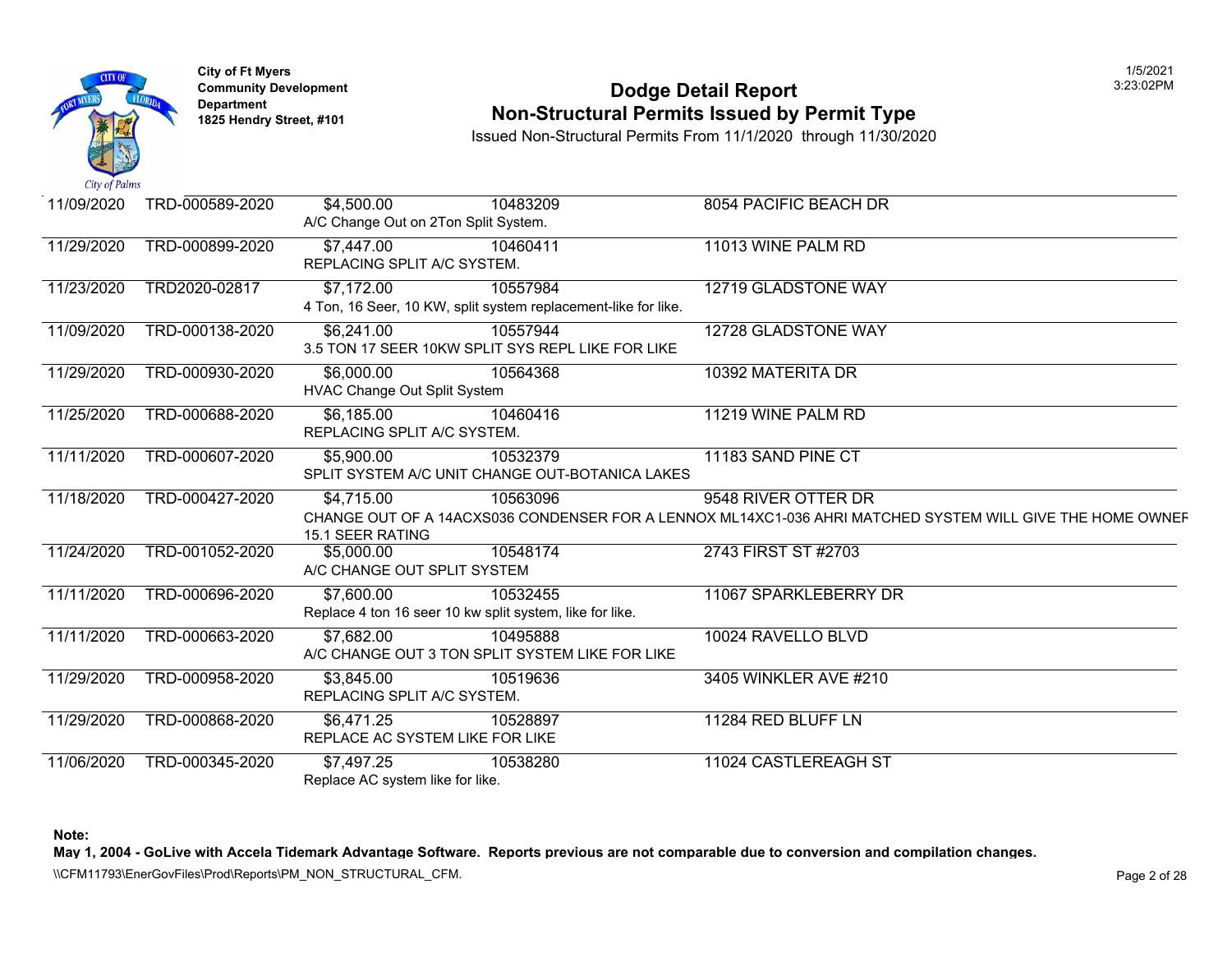

#### **Community Developm[ent](https://3,500.00) Dodge Detail Report** 3:23:02PM **Non-Structural Permits Issued by Permit Type**

Issued Non-Structural Permits From 11/1/2020 through 11/30/2020

| City of Palms |                 |                                                                  |                              |
|---------------|-----------------|------------------------------------------------------------------|------------------------------|
| 11/24/2020    | TRD-001077-2020 | \$6,880.00<br>10522147                                           | 10914 STONINGTON AVE         |
|               |                 | AC SPLIT SYSTEM CHANGE OUT, LIKE FOR LIKE. 4-TON, 16 SEER, 10 KW |                              |
|               |                 | 4-TON                                                            |                              |
|               |                 | 16 SEER                                                          |                              |
|               |                 | <b>10 KW</b>                                                     |                              |
| 11/29/2020    | TRD-000936-2020 | \$7,223.00<br>10558618                                           | 10536 AZZURRA DR             |
|               |                 | A/C Replacement like for like                                    |                              |
| 11/24/2020    | TRD-001078-2020 | 10532042<br>\$14,794.00                                          | 11275 SPARKLEBERRY DR        |
|               |                 | AC CHANGE OUT<br>TWO SYSTEMS 2 TON AND 3.5 TON                   | <b>BOTH LIKE FOR LIKE</b>    |
| 11/20/2020    | TRD2020-02449   | \$3,500.00<br>10246023                                           | 710 MARSH AVE                |
|               |                 | Exchange 2 ton Central AC unit                                   |                              |
| 11/10/2020    | TRD-000486-2020 | \$4,550.00<br>10532530                                           | 10473 CAROLINA WILLOW DR     |
|               |                 | Replace existing 4 ton unit with new 4 ton 14 seer unit          |                              |
| 11/29/2020    | TRD-000230-2020 | \$10,000.00<br>10172812                                          | 1420 MANUELS DR              |
|               |                 | HVAC change out 5 ton, 16.25 seer 10 kw                          |                              |
| 11/23/2020    | TRD-000909-2020 | \$5,400.00<br>10495465                                           | 10381 BUTTERFLY PALM DR #917 |
|               |                 | Replace 2 ton 14 seer 5 kw split sys like for like               |                              |
| 11/29/2020    | TRD-000990-2020 | \$5,530.00<br>10528877                                           | 9165 WATER TUPELO RD         |
|               |                 | REPLACE 3 TON 14 SEER SPLIT SYSTEM                               |                              |
| 11/11/2020    | TRD2020-01640   | \$6,630.00<br>10176857                                           | 3232 W RIVERSIDE DR          |
|               |                 | Replace Air Handler and Condensor.                               |                              |
| 11/24/2020    | TRD-000469-2020 | \$6,363.00<br>10528989                                           | 11269 BLUFF OAK LN           |
|               |                 | REPLACE AC SYSTEM LIKE FOR LIKE                                  |                              |
| 11/11/2020    | TRD-000433-2020 | \$7,489.00<br>10532430                                           | 10042 MIMOSA SILK DR         |
|               |                 | (2) AC change out like for like.                                 |                              |
| 11/25/2020    | TRD-000587-2020 | \$5,692.00<br>10528851                                           | 9272 RIVER OTTER DR          |
|               |                 | HVAC Change Out Split System 3Ton like for like                  |                              |
| 11/10/2020    | TRD-000305-2020 | \$6,000.00<br>10501905                                           | 9310 AVIANO DR #202          |
|               |                 | REPLACING SPLIT A/C SYSTEM                                       |                              |

**Note:**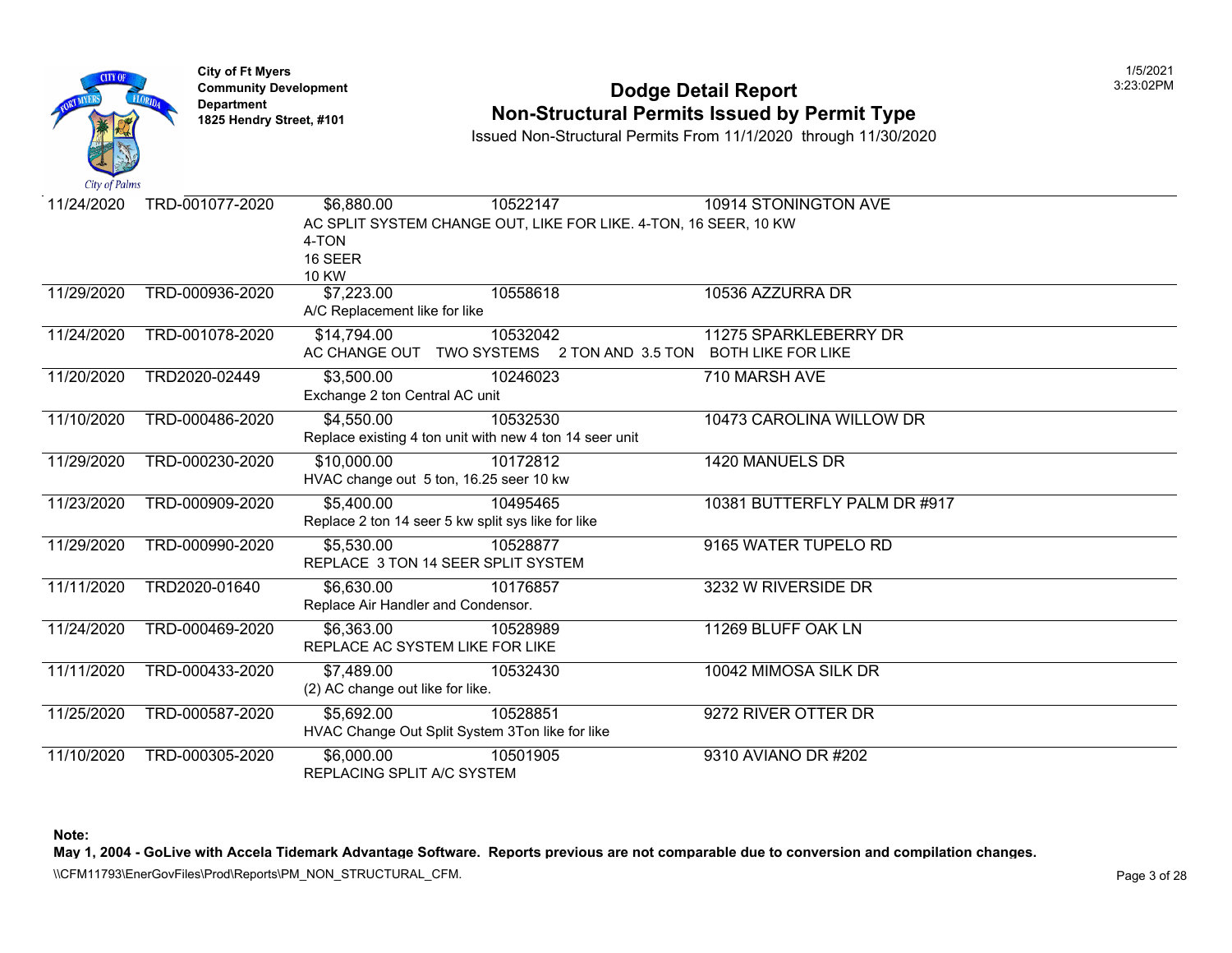

#### **Community Developm[ent](https://4,895.00) Dodge Detail Report** 3:23:02PM **Non-Structural Permits Issued by Permit Type**

Issued Non-Structural Permits From 11/1/2020 through 11/30/2020

| 11/11/2020 | TRD-000093-2020 | \$4,800.00<br>REPLACING 2.5 TON SPLIT A/C SYSTEM.                 | 10460405                                                                             | <b>7383 HERITAGE PALMS ESTATES</b> |
|------------|-----------------|-------------------------------------------------------------------|--------------------------------------------------------------------------------------|------------------------------------|
| 11/08/2020 | TRD2020-02885   | \$4,467.00<br>Partial duct change.                                | 10466773                                                                             | 10540 DIAMANTE WAY                 |
| 11/29/2020 | TRD-000925-2020 | \$7,157.00<br><b>HVAC Change Out Split System</b>                 | 10547475                                                                             | 9917 VICENZA DR                    |
| 11/11/2020 | TRD-000598-2020 | \$6,985.00                                                        | 10493547<br>AC Split System Change Out. Like for Like. 4Ton, 16 Seer, 10 Kw          | 9274 BRENO DR                      |
| 11/05/2020 | TRD-000357-2020 | \$4,895.00<br>Replace 2Ton 14 Seer split system.                  | 10483033                                                                             | 8201 PACIFIC BEACH DR              |
| 11/24/2020 | TRD-000711-2020 | \$4,697.07<br>REPLACE AC SYSTEM LIKE FOR LIKE                     | 10566289                                                                             | 10981 CLARENDON ST                 |
| 11/11/2020 | TRD-000657-2020 | \$6,056.00                                                        | 10495878<br>REPLACE 3 TON 16 SEER 10 KW SPLIT SYSTEM LIKE FOR LIKE                   | 10043 SALINA ST                    |
| 11/16/2020 | TRD-000822-2020 | \$8,815.00<br>Replace 2 AC units                                  | 10496650                                                                             | 8234 SILVER BIRCH WAY              |
| 11/30/2020 | TRD-000609-2020 | \$5,015.00<br>Replace 3 ton 14 seer split system.                 | 10564002                                                                             | 10899 DENNINGTON RD                |
| 11/23/2020 | TRD2020-02282   | \$4,900.00<br>Replace a/c like for like.                          | 10513824                                                                             | 3914 CHERRYBROOK LOOP              |
| 11/24/2020 | TRD-000834-2020 | \$11,880.00<br>Replace 2 ton 16 seer 5 kw split sys like for like | 10253256                                                                             | 2806 THOMAS ST                     |
| 11/29/2020 | TRD-000857-2020 | \$3,436.00                                                        | 10547497<br>install replacement 2 ton system (provided by 2-10 Home Buyers Warranty) | 10614 VICENZA CT                   |
| 11/13/2020 | TRD-000339-2020 | \$4,689.00<br>HVAC replacement                                    | 10545492                                                                             | 4160 CASTILLA CIR #105             |
| 11/20/2020 | TRD-001053-2020 | \$4,650.00<br>A/C SPLIT REPLACEMENT                               | 10252284                                                                             | 3417 JEFFCOTT ST                   |

**Note:**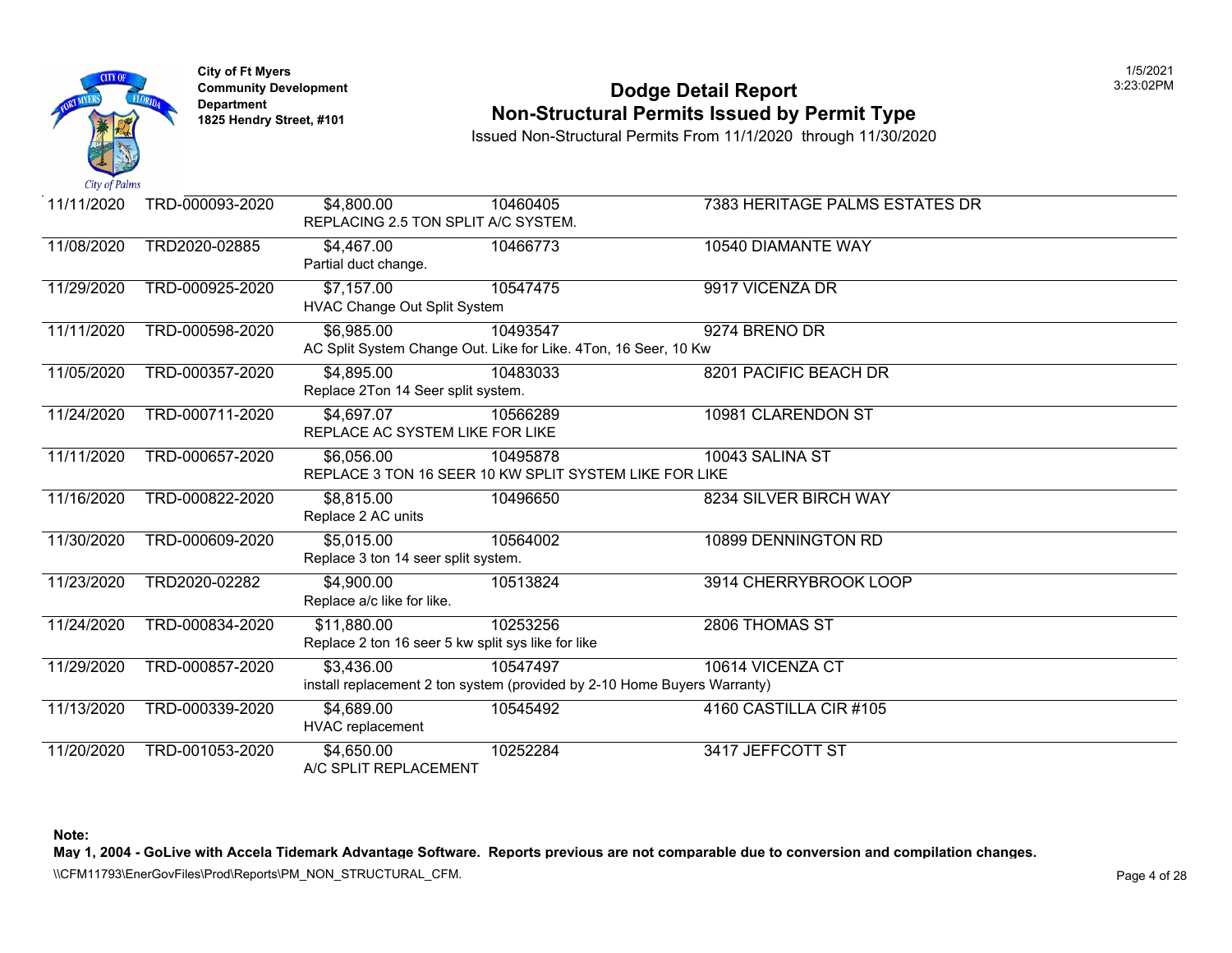

# **Community Developm[ent](https://4,500.00) Dodge Detail Report** 3:23:02PM **Non-Structural Permits Issued by Permit Type**

Issued Non-Structural Permits From 11/1/2020 through 11/30/2020

| 11/24/2020 | TRD-000949-2020 | \$4,715.00<br>AC CHANGEOUT LIKE FOR LIKE              | 10456041                                                                | 1404 DEAN ST #201              |
|------------|-----------------|-------------------------------------------------------|-------------------------------------------------------------------------|--------------------------------|
| 11/24/2020 | TRD-001026-2020 | \$5,845.00                                            | 10499138                                                                | 9509 HEMINGWAY LN              |
|            |                 |                                                       | AC split system change out, like for like. 3 ton. 16.5 seer, 10 kw.     |                                |
| 11/11/2020 | TRD-000591-2020 | \$7,000.00                                            | 10563529                                                                | 3901 KING EDWARDS ST           |
|            |                 |                                                       | REPLACE 2.5 TON 14 SEER 8 KW SPLIT SYSTEM LIKE FOR LIKE                 |                                |
| 11/16/2020 | TRD2020-00928   | \$2,450.00                                            | 10584776                                                                | <b>11247 THURSTON CHASE</b>    |
|            |                 | install new ac with 240 v 20 amp circuit (mini split) |                                                                         |                                |
| 11/24/2020 | TRD-000395-2020 | \$4,500.00                                            | 10493429                                                                | 10371 BUTTERFLY PALM DR #843   |
|            |                 | REPLACING SPLIT A/C SYSTEM.                           |                                                                         |                                |
| 11/11/2020 | TRD-000078-2020 | \$4,970.00                                            | 10185113                                                                | 1441 TERRA PALMA DR            |
|            |                 | INSTALL A 3 TON SPLIT SYSTEM, 14 SEER, 7.5 KW         |                                                                         |                                |
| 11/10/2020 | TRD-000689-2020 | \$5,500.00                                            | 10183534                                                                | 1236 BURTWOOD DR               |
|            |                 | <b>AC REPLACEMENT</b>                                 |                                                                         |                                |
| 11/29/2020 | TRD-000874-2020 | \$8,343.00                                            | 10465097                                                                | 11316 WINE PALM RD             |
|            |                 | AC CHANGE OUT 3 TON SYSTEM                            |                                                                         |                                |
| 11/02/2020 | TRD-000361-2020 | \$5,137.00                                            | 10506714                                                                | 8542 PEGASUS DR                |
|            |                 | Replace Split System AC.                              |                                                                         |                                |
| 11/12/2020 | TRD-000042-2020 | \$5,000.00                                            | 10176640                                                                | 1255 OSCEOLA DR                |
|            |                 | Install replacement a/c system                        |                                                                         |                                |
| 11/24/2020 | TRD-001170-2020 | \$4,399.00                                            | 10485048                                                                | 4255 AVIAN AVE                 |
|            |                 | Installing 2T Split System.                           |                                                                         |                                |
| 11/16/2020 | TRD-000767-2020 | \$8,567.00                                            | 10184078                                                                | 3835 MCKINLEY AVE              |
|            |                 | Replace like for like; 3 Ton 21 Seer 9 KW Split       |                                                                         |                                |
| 11/09/2020 | TRD2020-02474   | \$6,370.00                                            | 10445196                                                                | <b>1451 FRIENDSHIP WALKWAY</b> |
|            |                 | AC changeout like for like                            |                                                                         |                                |
| 11/25/2020 | TRD-001216-2020 | \$6,000.00                                            | 10496774                                                                | 11112 RIVER TRENT CT           |
|            |                 |                                                       | 2 SYSTEM AC CHANGE OUT. (STOP WORK DOUBLE FEE + ADMIN. COD-000487-2020) |                                |

**Note:**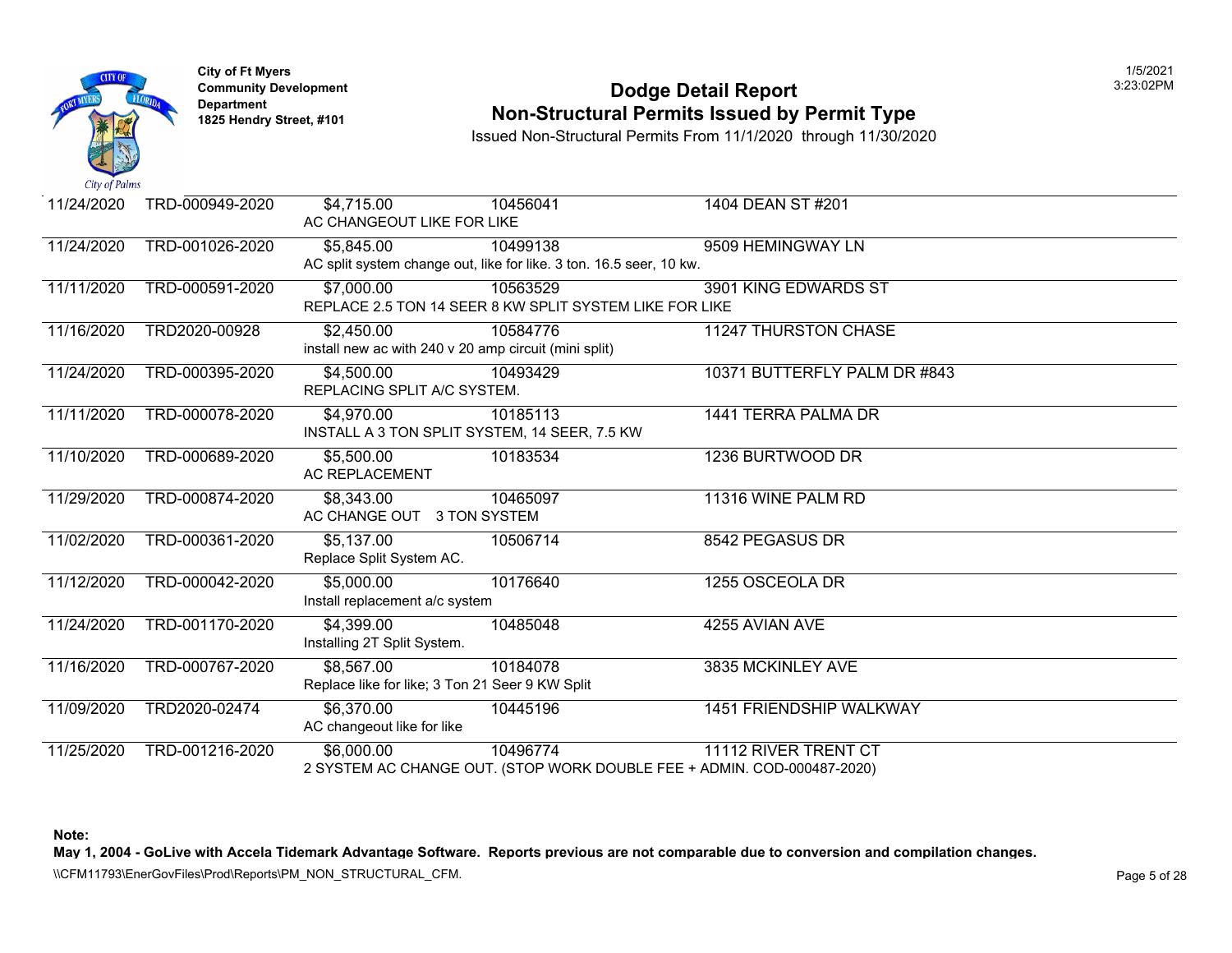

# **Community Development 2:23:02 PODGE Detail Report Non-Structural Permits Issued by Permit Type**

Issued Non-Structural Permits From 11/1/2020 through 11/30/2020

| 11/11/2020 | TRD-000597-2020 | \$10,000.00                                          | 10175746<br>INSTALLING 4T SPLIT SYSTEM WITH DUCT WORK                           | 1258 COCONUT DR                                                                                      |
|------------|-----------------|------------------------------------------------------|---------------------------------------------------------------------------------|------------------------------------------------------------------------------------------------------|
| 11/03/2020 | TRD2020-01774   | \$6,950.00                                           | 10175625                                                                        | 1361 ALMERIA AVE                                                                                     |
|            |                 | A/C change out; like for like; 2.5 ton split system. |                                                                                 |                                                                                                      |
| 11/13/2020 | TRD-000764-2020 | \$1,800.00                                           | 10175320                                                                        | 3455 CENTRAL AVE                                                                                     |
|            |                 |                                                      | Replace meter can, electrical panel and upgrade grounding.                      |                                                                                                      |
| 11/04/2020 | TRD-000183-2020 | \$2,000.00                                           | 10172722                                                                        | 1657 ARDMORE RD                                                                                      |
|            |                 |                                                      |                                                                                 | CHANGE EXISTING MAIN ELECTRIC FROM OVERHEAD TO UNDERGROUND                                           |
| 11/11/2020 | TRD-000614-2020 | \$2,462.00                                           | 10176875                                                                        | 3407 W RIVERSIDE DR                                                                                  |
|            |                 |                                                      |                                                                                 | REPLACE A 200 AMP PANEL AND GROUNDING SYSTEM, HARDWIRE WATER HEATER                                  |
| 11/09/2020 | TRD-000625-2020 | \$6,000.00                                           | 10172859                                                                        | 1433 LYNWOOD AVE                                                                                     |
|            |                 |                                                      |                                                                                 | Abandon braided wire (raq wire) throughout home. Supply & install new romex and thhn wire where need |
| 11/18/2020 | TRD-000953-2020 | \$2,485.00                                           | 10531166                                                                        | 13050 SIMSBURY TER                                                                                   |
|            |                 |                                                      |                                                                                 | REPLACE EXISTING INTERIOR PRESSURE WATERLINES WITH PEX AND CPVC                                      |
| 11/24/2020 | TRD-000795-2020 | \$2,456.00                                           | 10184671                                                                        | 1913 COLLIER AVE                                                                                     |
|            |                 |                                                      | Replacement of cast iron drain and all related sitework                         |                                                                                                      |
| 11/20/2020 | TRD-000636-2020 | \$2,400.00                                           | 10185427                                                                        | 2121 COLLIER AVE #204                                                                                |
|            |                 | Replacing all the hot and cold water supply lines    |                                                                                 |                                                                                                      |
| 11/11/2020 | TRD-000668-2020 | \$3,802.00                                           | 10176587                                                                        | 1454 OLMEDA WAY                                                                                      |
|            |                 |                                                      | Repipe-Remove/replace hot cold water distribution line with pex, like for like. |                                                                                                      |
| 11/09/2020 | TRD-000377-2020 | \$2,200.00                                           | 10176018                                                                        | 1672 BRAMAN AVE                                                                                      |
|            |                 | residential repipe                                   |                                                                                 |                                                                                                      |
| 11/20/2020 | TRD-001054-2020 | \$2,497.00                                           | 10244757                                                                        | <b>185 FAIRVIEW AVE</b>                                                                              |
|            |                 |                                                      | Replacing bath tub with a custom acrylic shower base.                           |                                                                                                      |
| 11/25/2020 | TRD-000442-2020 | \$10,553.00                                          | 10176361                                                                        | 1918 GRACE AVE                                                                                       |
|            |                 |                                                      | Replace Bathroom Cast Iron Sanitary and partial Cast iron Building Sewer        |                                                                                                      |
| 11/23/2020 | TRD-000901-2020 | \$6,300.00                                           | 10172883                                                                        | <b>1536 POINCIANA AVE</b>                                                                            |
|            |                 | FULL HOUSE PLUMBING RE-PIPE                          |                                                                                 |                                                                                                      |

**Note:**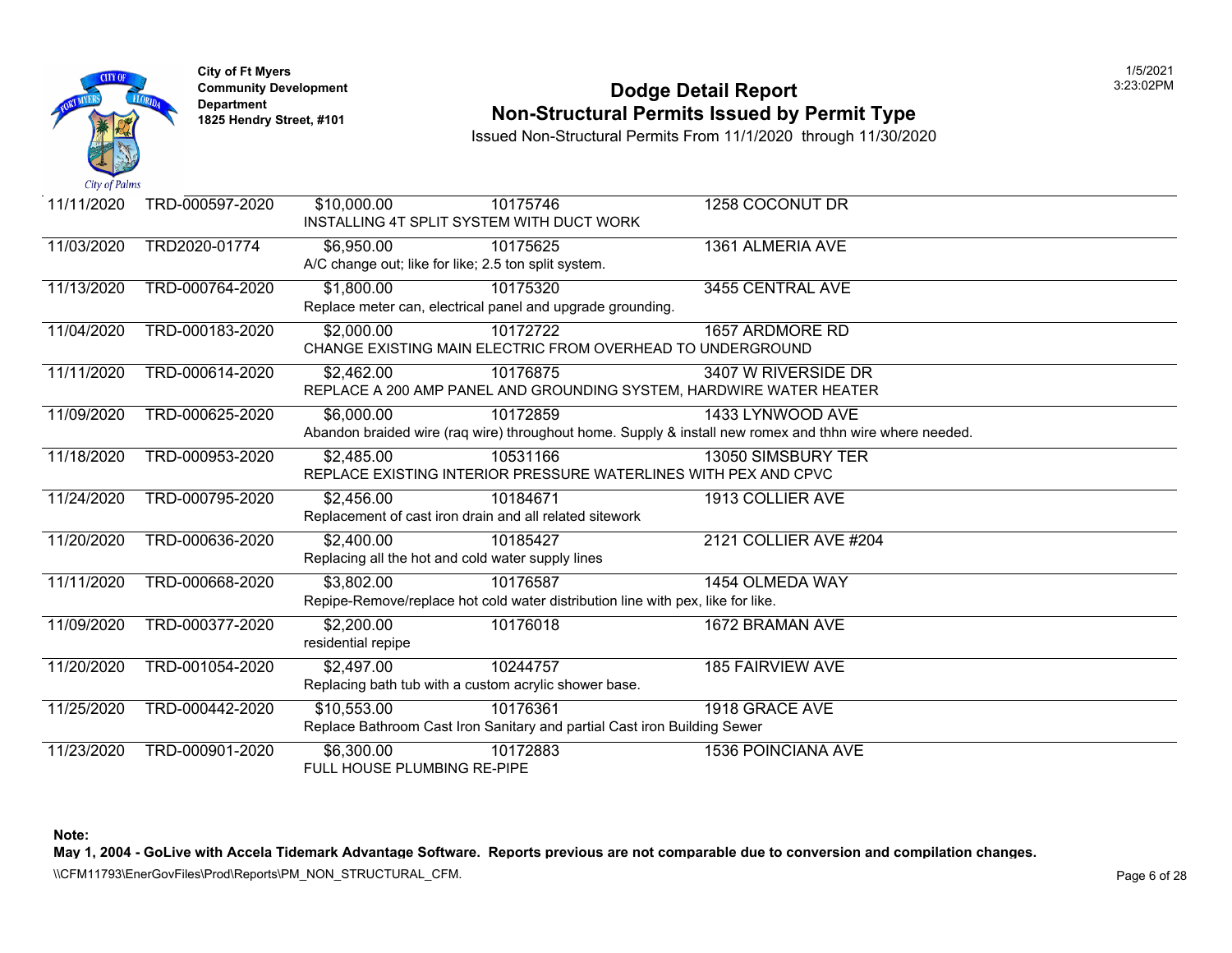

#### **Community Development 2:23:02 PODGE Detail Report 1825 Non-Structural Permits Issued by Permit Type**

Issued Non-Structural Permits From 11/1/2020 through 11/30/2020

| 11/16/2020 | TRD-000840-2020 | \$2,400.00                                                                     | 10247889 | 647 NUNA AVE #44      |  |  |  |
|------------|-----------------|--------------------------------------------------------------------------------|----------|-----------------------|--|--|--|
|            |                 | Repipe hot and cold water lines with pex piping for 2 bath home. (Lot 44)      |          |                       |  |  |  |
| 11/24/2020 | TRD-001097-2020 | \$2.485.00                                                                     | 10533036 | 10553 CARENA CIR      |  |  |  |
|            |                 | REPLACE EXISTING INTERIOR PRESSURE WATERLINES WITH PEX AND CPVC REPLACE EXISTI |          |                       |  |  |  |
|            |                 | EQUIVALENT WATER HEATER                                                        |          |                       |  |  |  |
| 11/03/2020 | TRD-000233-2020 | \$1,800.00                                                                     | 10245594 | <b>24 SEMINOLE CT</b> |  |  |  |
|            |                 | ENTIRE HOUSE PLUMBING WATER LINES REPIPE TO PEX/UPONOR                         |          |                       |  |  |  |

|                    | <b>PERMIT TYPE: Existing/Replace/Repair: Commercial</b> |                                                       | Total # Permits Issued: 17                                                                                          | <b>TOTAL VALUATION: \$188,99</b> |
|--------------------|---------------------------------------------------------|-------------------------------------------------------|---------------------------------------------------------------------------------------------------------------------|----------------------------------|
| <b>Date Issued</b> | Permit#                                                 | Job Value                                             | <b>Parcel Number</b>                                                                                                | <b>Site Address</b>              |
| 11/02/2020         | TRD-000335-2020                                         | \$4,195.00<br>Replace AC system like for like.        | 10174026                                                                                                            | 2338 JEFFCOTT ST #4              |
| 11/11/2020         | TRD-000704-2020                                         | \$10,667.89                                           | 10185888<br>Liek for like replacement of a 5 ton roof top packaged unit. Emergency replacement. The store has no co | 4455 CLEVELAND AVE               |
| 11/11/2020         | TRD-000387-2020                                         | \$23,754.00                                           | 10254786<br>REPLACE 2 SPLIT SYSTEM AC UNITS- BOTH SYSTEMS ARE 10 TON, 14 SEER, 15 KW                                | 4231 COLONIAL BLVD               |
| 11/20/2020         | TRD-001067-2020                                         | \$12,000.00                                           | 10245826<br>Replace RTU-1, RTU-3 and split system -5 Job 5750WCR                                                    | 4143 PALM BEACH BLVD             |
| 11/25/2020         | TRD-000313-2020                                         | \$17,351.00                                           | 10254358<br>CHANGE OUT OF UNITS PROVIDED BY OWNERS 7.5 TON RTU 10 KW, 5 TON RTU 10 KW, 5 TON \$                     | 3200 HANSON ST                   |
| 11/24/2020         | TRD-001028-2020                                         | \$3,800.00<br>REPLACE SPLIT SYSTEM AC                 | 10549937                                                                                                            | 4750 PALMA DE NOVA LN            |
| 11/10/2020         | TRD-000618-2020                                         | \$17,000.00                                           | 10162503<br>Supporting the re-roof project. Installing new AC stands.                                               | 2100 SECOND ST                   |
| 11/11/2020         | TRD-000385-2020                                         | \$7,470.00                                            | 10185705<br>REPLACEMENT OF ONE 3 TON AC SPLIT SYSTEM LIKE FOR LIKE                                                  | 3949 EVANS AVE #206              |
| 11/11/2020         | TRD-000297-2020                                         | \$3,200.00<br>replacing split a/c system for apt #507 | 10172901                                                                                                            | 2140 COTTAGE ST #507             |

**Note:**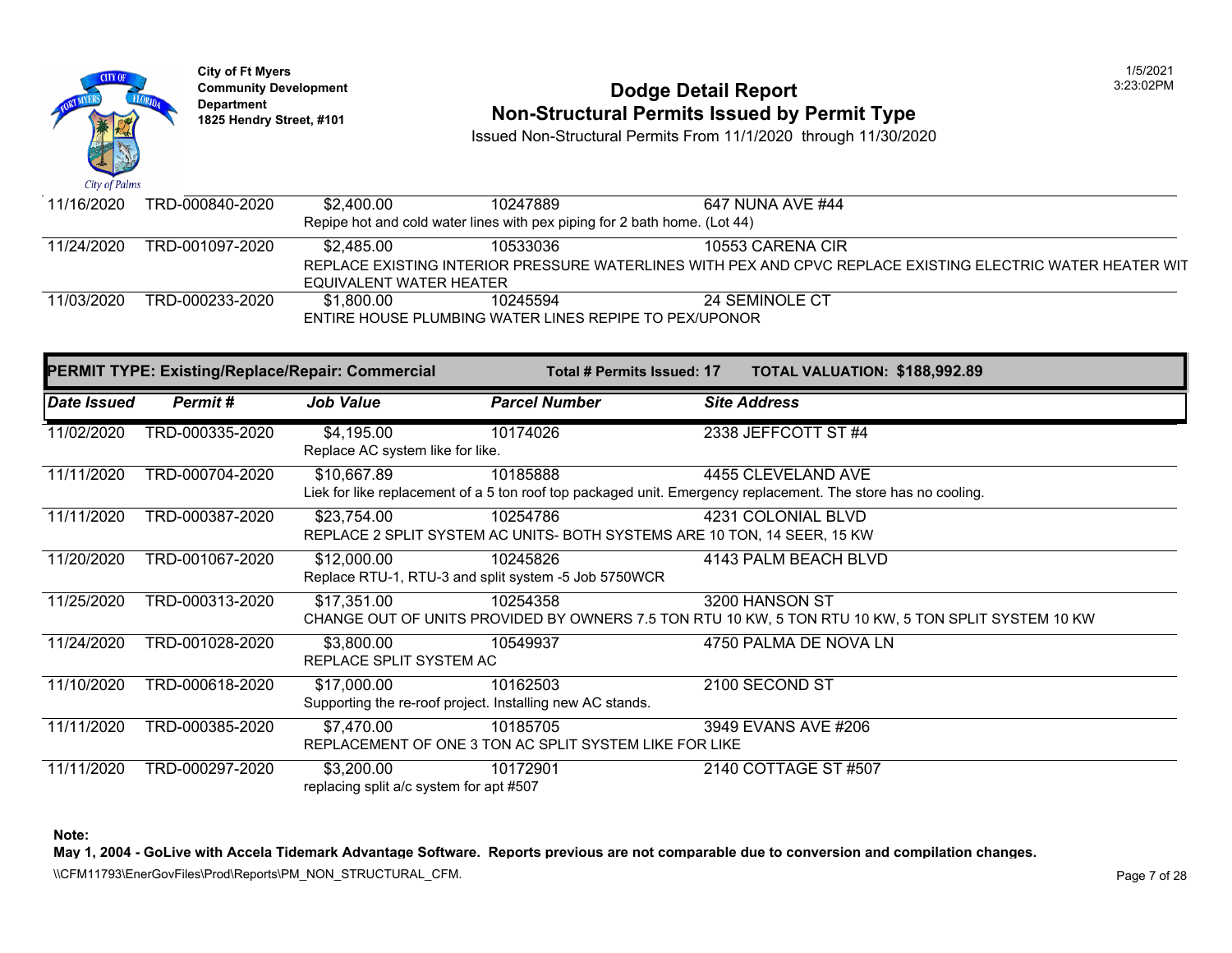

# **Community Development 2:23:02 PODGE Detail Report 1825 Non-Structural Permits Issued by Permit Type**

Issued Non-Structural Permits From 11/1/2020 through 11/30/2020

| 11/12/2020 | TRD-000432-2020 | \$5,053.00                                                                                              | 10161903                                                                                    | 2585 FOURTH ST                                                                                                   |  |  |  |
|------------|-----------------|---------------------------------------------------------------------------------------------------------|---------------------------------------------------------------------------------------------|------------------------------------------------------------------------------------------------------------------|--|--|--|
|            |                 |                                                                                                         |                                                                                             |                                                                                                                  |  |  |  |
| 11/04/2020 | TRD-000315-2020 | \$26,410.00                                                                                             | 10185884                                                                                    | 4125 CLEVELAND AVE #1010                                                                                         |  |  |  |
|            |                 | Removal of existing of (1) 12.5 Ton and (1) 5 Ton Commercial AC units. Replacing with new carrier equip |                                                                                             |                                                                                                                  |  |  |  |
|            |                 | detectors to remain.                                                                                    |                                                                                             |                                                                                                                  |  |  |  |
| 11/04/2020 | TRD2020-01076   | \$2,428.00                                                                                              | 10185884                                                                                    | 4125 CLEVELAND AVE #1140                                                                                         |  |  |  |
|            |                 | Provide power for Hood Exhaust.                                                                         |                                                                                             |                                                                                                                  |  |  |  |
| 11/17/2020 | TRD-000619-2020 | \$2,000.00                                                                                              | 10254305                                                                                    | 3531 VERONICA S SHOEMAKER E                                                                                      |  |  |  |
|            |                 | Replace 3 bank meter can                                                                                |                                                                                             |                                                                                                                  |  |  |  |
| 11/17/2020 | TRD-000885-2020 | \$15,000.00                                                                                             | 10162392                                                                                    | 2201 SECOND ST                                                                                                   |  |  |  |
|            |                 |                                                                                                         | Replace existing wiring to fire pump, control panel and jockey pump.                        |                                                                                                                  |  |  |  |
| 11/02/2020 | TRD-000134-2020 | \$1,500.00                                                                                              | 10174753                                                                                    | 3068 FOWLER ST                                                                                                   |  |  |  |
|            |                 |                                                                                                         | electrical repair /replace 6 lights, 2 GFI, 1 emergency combo                               |                                                                                                                  |  |  |  |
| 11/29/2020 | TRD-000870-2020 | \$31,164.00                                                                                             | 10488779                                                                                    | 3402 FORUM BLVD                                                                                                  |  |  |  |
|            |                 |                                                                                                         |                                                                                             | 1 to 1 replacement of interior store lighting as well as the parking lot lighting as well, on existing poles, go |  |  |  |
|            |                 | changes to existing wiring or panels.                                                                   |                                                                                             |                                                                                                                  |  |  |  |
| 11/24/2020 | TRD-000732-2020 | \$6,000,00                                                                                              | 10465261                                                                                    | 4790 S CLEVELAND AVE                                                                                             |  |  |  |
|            |                 |                                                                                                         | Bring Electrical LED floodlights to code that had been previously installed without permit. |                                                                                                                  |  |  |  |

|             |                 | PERMIT TYPE: Existing/Replace/Repair: Multi-Family |                                                                           | Total # Permits Issued: 38 | <b>TOTAL VALUATION: \$150,52</b> |  |
|-------------|-----------------|----------------------------------------------------|---------------------------------------------------------------------------|----------------------------|----------------------------------|--|
| Date Issued | Permit#         | <b>Job Value</b>                                   | <b>Parcel Number</b>                                                      |                            | <b>Site Address</b>              |  |
| 11/11/2020  | TRD-000634-2020 | \$3,436.00                                         | 10254498<br>AC CHANGE OUT SAME LOCATION SAME ELEVATION 2 TON 14 SEER 5 KW |                            | 3701 METRO PKWY                  |  |
| 11/11/2020  | TRD-000017-2020 | \$5,500,00<br>A/C CHANGE OUT, SPLIT SYSTEM         | 10497421                                                                  |                            | 4224 LIRON AVE #103              |  |
| 11/18/2020  | TRD-000924-2020 | \$6.654.00<br><b>HVAC</b> replacement              | 10551783                                                                  |                            | 3000 OASIS GRAND BLVD #1401      |  |
| 11/24/2020  | TRD-001160-2020 | \$3,450.00<br>HVAC Complete Split Change Out.      | 10245156                                                                  |                            | 3555 SEMINOLE AVE #11            |  |

**Note:**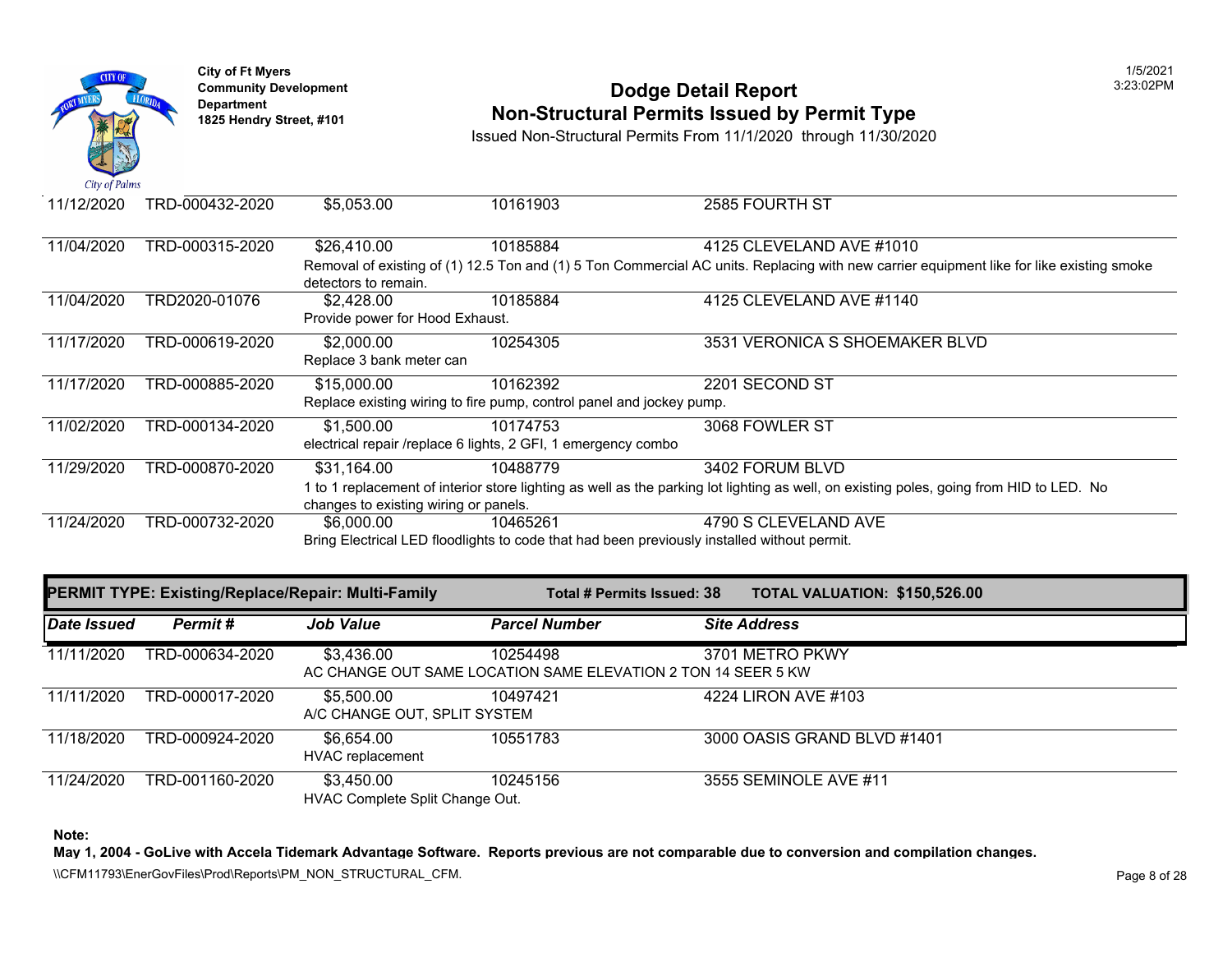

#### **Community Development 2:23:02 PODGE Detail Report Non-Structural Permits Issued by Permit Type**

Issued Non-Structural Permits From 11/1/2020 through 11/30/2020

| 11/24/2020 | TRD-001163-2020 | \$4,036.00                                      | 10526005                                                                                   | 8342 BERNWOOD COVE LOOP #8                                                                           |
|------------|-----------------|-------------------------------------------------|--------------------------------------------------------------------------------------------|------------------------------------------------------------------------------------------------------|
|            |                 |                                                 | HVAC Full System change out, no duct work, like for like Lennox 2.0 Ton14.5 Seer 5 Kw      |                                                                                                      |
| 11/24/2020 | TRD-001189-2020 | \$5,180.00                                      | 10512726                                                                                   | 4239 LIRON AVE #201                                                                                  |
|            |                 | Split System change out                         |                                                                                            |                                                                                                      |
| 11/13/2020 | TRD-000560-2020 | \$5,535.00                                      | 10500261                                                                                   | 10019 SKY VIEW WAY #1408                                                                             |
|            |                 | A/C CHANGE OUT/SPLIT-SYSTEM                     |                                                                                            |                                                                                                      |
| 11/13/2020 | TRD2020-02784   | \$5,795.00                                      | 10161837                                                                                   | 2711 FIRST ST #301                                                                                   |
|            |                 |                                                 | A/C changeout - American Standard 2.5 Ton 17 Seer 8 KW                                     |                                                                                                      |
| 11/13/2020 | TRD-000731-2020 | \$6,001.00                                      | 10551759                                                                                   | 3000 OASIS GRAND BLVD #905                                                                           |
|            |                 | <b>HVAC</b> replacement                         |                                                                                            |                                                                                                      |
| 11/09/2020 | TRD2020-02133   | \$5,443.00                                      | 10546118                                                                                   | 2745 FIRST ST #2202                                                                                  |
|            |                 |                                                 | AC Change out like for like equipment only, not capable of 2000 cfm 14 seer 7.5 KW 3 tons. |                                                                                                      |
| 11/12/2020 | TRD-000725-2020 | \$3,500.00                                      | 10250781                                                                                   | 2885 PALM BEACH BLVD #207                                                                            |
|            |                 | 2 TON SPLIT AC CHANGE OUT                       |                                                                                            |                                                                                                      |
| 11/29/2020 | TRD-000998-2020 | \$3,436.00                                      | 10162093                                                                                   | 2748 ORANGE ST                                                                                       |
|            |                 | HVAC Change Out 2 ton 14 Seer Goodman, 3 units. |                                                                                            |                                                                                                      |
| 11/09/2020 | TRD-000136-2020 | \$4,715.00                                      | 10545057                                                                                   | 11999 PALBA WAY #6404                                                                                |
|            |                 | REPLACED A/C @ PASEO                            |                                                                                            |                                                                                                      |
| 11/23/2020 | TRD-001086-2020 | \$4,167.00                                      | 10523252                                                                                   | 8407 BERNWOOD COVE LOOP #5                                                                           |
|            |                 | Replace Split System AC                         |                                                                                            |                                                                                                      |
| 11/10/2020 | TRD-000263-2020 | \$3,436.00                                      | 10520530                                                                                   | 5325 SUMMERLIN RD #2510                                                                              |
|            |                 |                                                 |                                                                                            | Furnish and installation of GOODMAN 2 ton 14 SEER with open case package unit 5 k.w. heater like for |
| 11/29/2020 | TRD-000986-2020 | \$6,951.00                                      | 10525543                                                                                   | 9617 HEMINGWAY LN #3807                                                                              |
|            |                 | REPLACE 2 TON 16 SEER SPLIT SYSTEM              |                                                                                            |                                                                                                      |
| 11/16/2020 | TRD-000837-2020 | \$5,495.00                                      | 10544809                                                                                   | 11908 TULIO WAY #3104                                                                                |
|            |                 |                                                 | Replace existing 3 Ton HVAC split system with like 3 ton system to existing ductwork.      |                                                                                                      |
| 11/06/2020 | TRD-000356-2020 | \$3,500.00                                      | 10186476                                                                                   | 4790 S CLEVELAND AVE #901                                                                            |
|            |                 | REPLACE AC                                      |                                                                                            |                                                                                                      |

**Note:**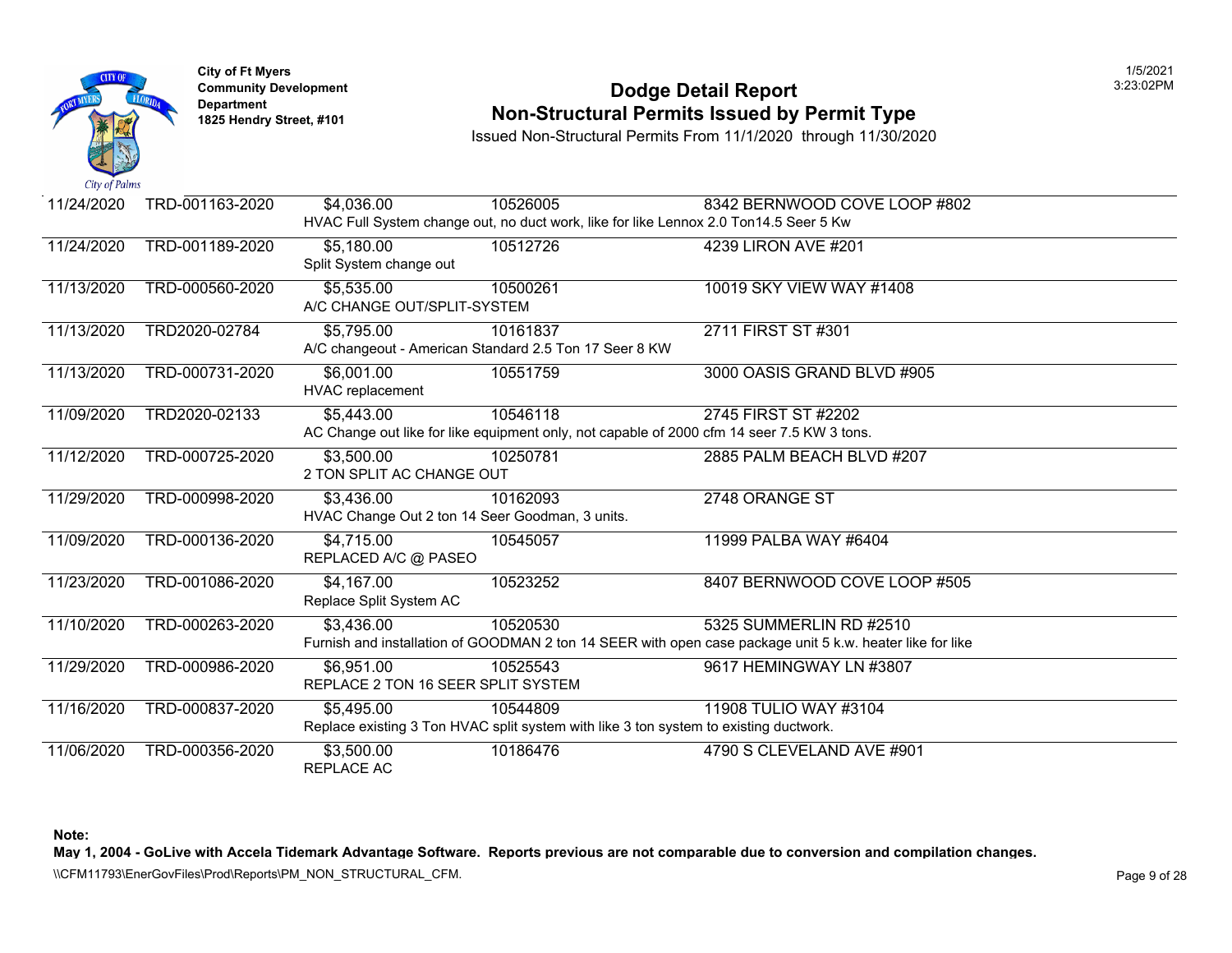

#### **Community Developm[ent](https://2,450.00) Dodge Detail Report** 3:23:02PM **Non-Structural Permits Issued by Permit Type**

Issued Non-Structural Permits From 11/1/2020 through 11/30/2020

| 11/24/2020 | TRD-000896-2020 | \$11,926.00                              | 10511376                                                                  | 8423 BERNWOOD COVE LOOP |
|------------|-----------------|------------------------------------------|---------------------------------------------------------------------------|-------------------------|
|            |                 |                                          | Replace existing faulty 13 position meter stack with new on Building 8423 |                         |
| 11/13/2020 | TRD-000770-2020 | \$2,100.00                               | 10175882                                                                  | 1825 LINHART AVE        |
|            |                 |                                          | Replace 5 bank meter and panels. Unit 5, 7, 9, 11 & lift station.         |                         |
| 11/04/2020 | TRD2020-02765   | \$750.00                                 | 10175998                                                                  | 2954 NELSON ST          |
|            |                 |                                          | Replace meter can (Need Reconnection for Elect Comp).                     |                         |
| 11/24/2020 | TRD-000733-2020 | \$34,047.00                              | 10185873                                                                  | 2674 WINKLER AVE        |
|            |                 | General Repairs To Elevator Machine Room |                                                                           |                         |
| 11/20/2020 | TRD-001056-2020 | \$2,450.00                               | 10161866                                                                  | 2525 FIRST ST #1008     |
|            |                 |                                          | Replacing a tub with a custom acrylic shower base. Unit 1008              |                         |
| 11/10/2020 | TRD-000213-2020 | \$150.00                                 | 10517300                                                                  | 2855 WINKLER AVE        |
|            |                 | Replace existing Backflow.               |                                                                           |                         |
| 11/20/2020 | TRD-001055-2020 | \$2,450.00                               | 10161866                                                                  | 2525 FIRST ST #A433     |
|            |                 |                                          | Replacing a fiberglass tub and shower with a custom acrylic shower base.  |                         |
| 11/25/2020 | TRD-001210-2020 | \$2,400.00                               | 10183662                                                                  | 5011 MCGREGOR BLVD      |
|            |                 |                                          | Re-pipe - Replacing all of the hot and cold water supply lines.           |                         |
| 11/06/2020 | TRD-000157-2020 | \$150.00                                 | 10517300                                                                  | 2835 WINKLER AVE        |
|            |                 | Replace Existing Backflow.               |                                                                           |                         |
| 11/09/2020 | TRD-000436-2020 | \$150.00                                 | 10517300                                                                  | 2935 WINKLER AVE        |
|            |                 | <b>REPLACE EXISTING BACKFLOW</b>         |                                                                           |                         |
| 11/09/2020 | TRD-000488-2020 | \$150.00                                 | 10517300                                                                  | 2915 WINKLER AVE        |
|            |                 | REPLACE EXISTING BACK FLOW               |                                                                           |                         |
| 11/10/2020 | TRD-000384-2020 | \$150.00                                 | 10517300                                                                  | 2929 WINKLER AVE        |
|            |                 | <b>REPLACE EXISTING BACKFLOW</b>         |                                                                           |                         |
| 11/10/2020 | TRD-000437-2020 | \$150.00                                 | 10517300                                                                  | 2937 WINKLER AVE        |
|            |                 | REPLACE EXISTING BACKFLOW                |                                                                           |                         |
| 11/05/2020 | TRD-000446-2020 | \$2,400.00                               | 10187075                                                                  | 5228 CEDARBEND DR #1    |

**Note:**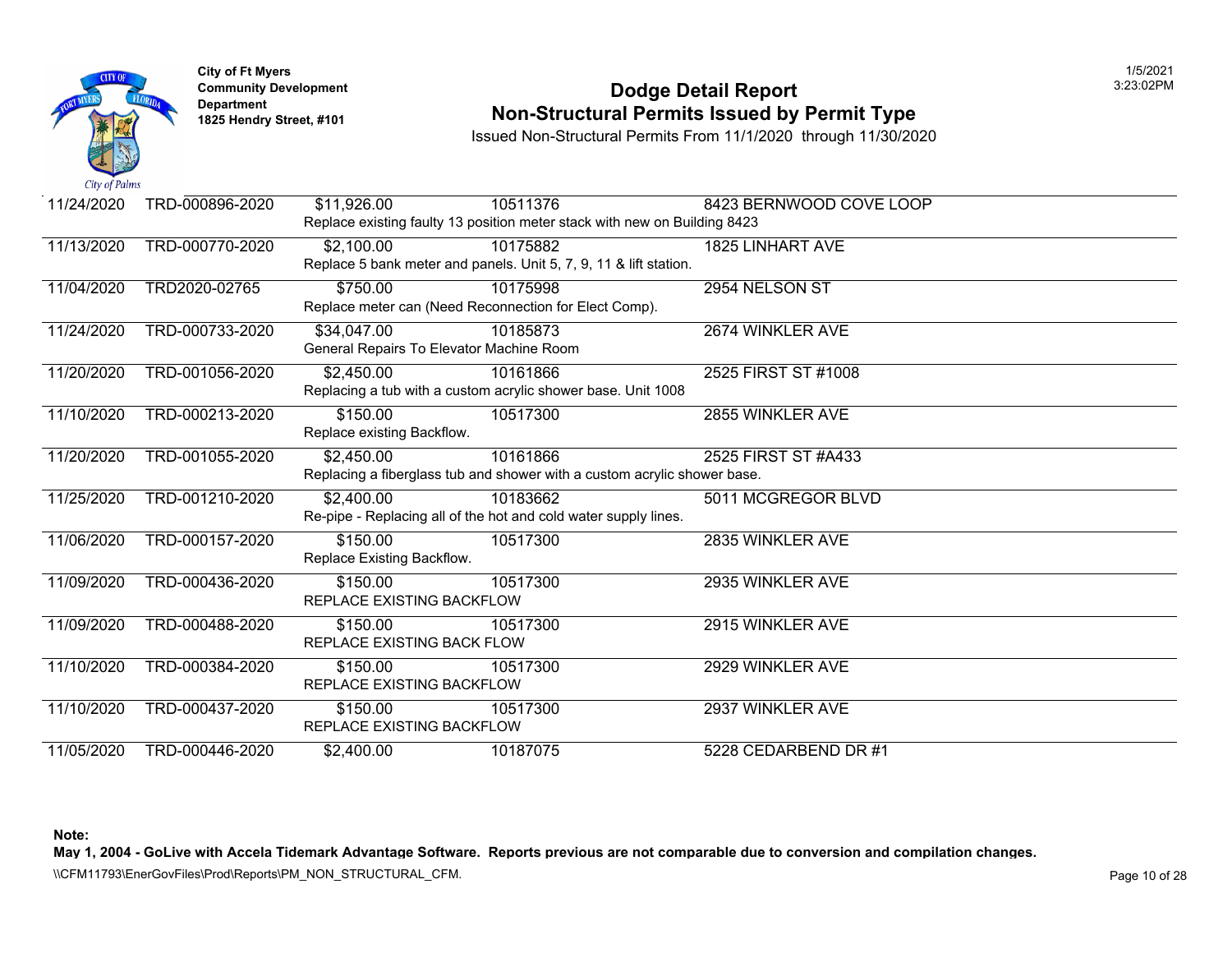

# **Community Development 2:23:02 PODGE Detail Report 1825 Non-Structural Permits Issued by Permit Type**

Issued Non-Structural Permits From 11/1/2020 through 11/30/2020

| 11/13/2020 | TRD-000766-2020 | \$1,830.00                | 10246154                                             | 1019 MARSH AVE #504          |
|------------|-----------------|---------------------------|------------------------------------------------------|------------------------------|
|            |                 |                           | REPIPE UNIT DUE TO COPPER PIPE LEAKING               |                              |
| 11/30/2020 | TRD-001141-2020 | \$1,206.00                | 10471555                                             | 10285 BISMARK PALM WAY #1046 |
|            |                 |                           | REPLACING 40 GAL ELECTRIC WATER HEATER LIKE FOR LIKE |                              |
| 11/11/2020 | TRD-000606-2020 | \$1,387.00                | 10480007                                             | 11033 MILL CREEK WAY #207    |
|            |                 |                           | 50 GAL ELEC WATER HEATER REPLACEMENT                 |                              |
| 11/09/2020 | TRD-000438-2020 | \$150.00                  | 10517300                                             | 2925 WINKLER AVE             |
|            |                 | REPLACE EXISTING BACKFLOW |                                                      |                              |
| 11/09/2020 | TRD-000379-2020 | \$150.00                  | 10517300                                             | 2905 WINKLER AVE             |
|            |                 | REPLACE EXISTING BACKFLOW |                                                      |                              |
| 11/10/2020 | TRD-000485-2020 | \$150.00                  | 10517300                                             | 2875 WINKLER AVE             |
|            |                 |                           |                                                      |                              |

|             | <b>PERMIT TYPE: Fuel Gas: 1&amp;2 Family</b> |                  |                                                                                                    | <b>TOTAL VALUATION: \$4,710.0</b><br>Total # Permits Issued: 3 |                       |  |
|-------------|----------------------------------------------|------------------|----------------------------------------------------------------------------------------------------|----------------------------------------------------------------|-----------------------|--|
| Date Issued | <b>Permit #</b>                              | <b>Job Value</b> | <b>Parcel Number</b>                                                                               |                                                                | <b>Site Address</b>   |  |
| 11/24/2020  | TRD-001088-2020                              | \$1,500.00       | 10183865<br>Propane gas to (2) outlets-tankless, range with 120 gallon underground tank.           |                                                                | 1318 CALOOSA VISTA RD |  |
| 11/24/2020  | TRD-001098-2020                              | \$1,000.00       | 10176725<br>Install 60 feet galvanized, sleeved piping to fireplace. Tank existing-no fire needed. |                                                                | 1314 FLORIDA AVE      |  |
| 11/17/2020  | TRD2020-02853                                | \$2,210.00       | 10522160<br>Install 500 Gal UG/LP tank and connect to new generator.                               |                                                                | 10882 RUTHERFORD RD   |  |

|             | <b>PERMIT TYPE: Ground Sign - Erect</b> |                  | Total # Permits Issued: 5                                                                 |                     | <b>TOTAL VALUATION: \$15,842</b> |
|-------------|-----------------------------------------|------------------|-------------------------------------------------------------------------------------------|---------------------|----------------------------------|
| Date Issued | Permit #                                | <b>Job Value</b> | <b>Parcel Number</b>                                                                      | <b>Site Address</b> |                                  |
| 11/24/2020  | SIG2020-00194                           | \$5.886.00       | 10187905                                                                                  |                     | 10001 MCGREGOR BLVD #10091       |
|             |                                         |                  | Fabricate & Install single side non-illuminated ground sign in accordance to Engineering. |                     |                                  |

**Note:**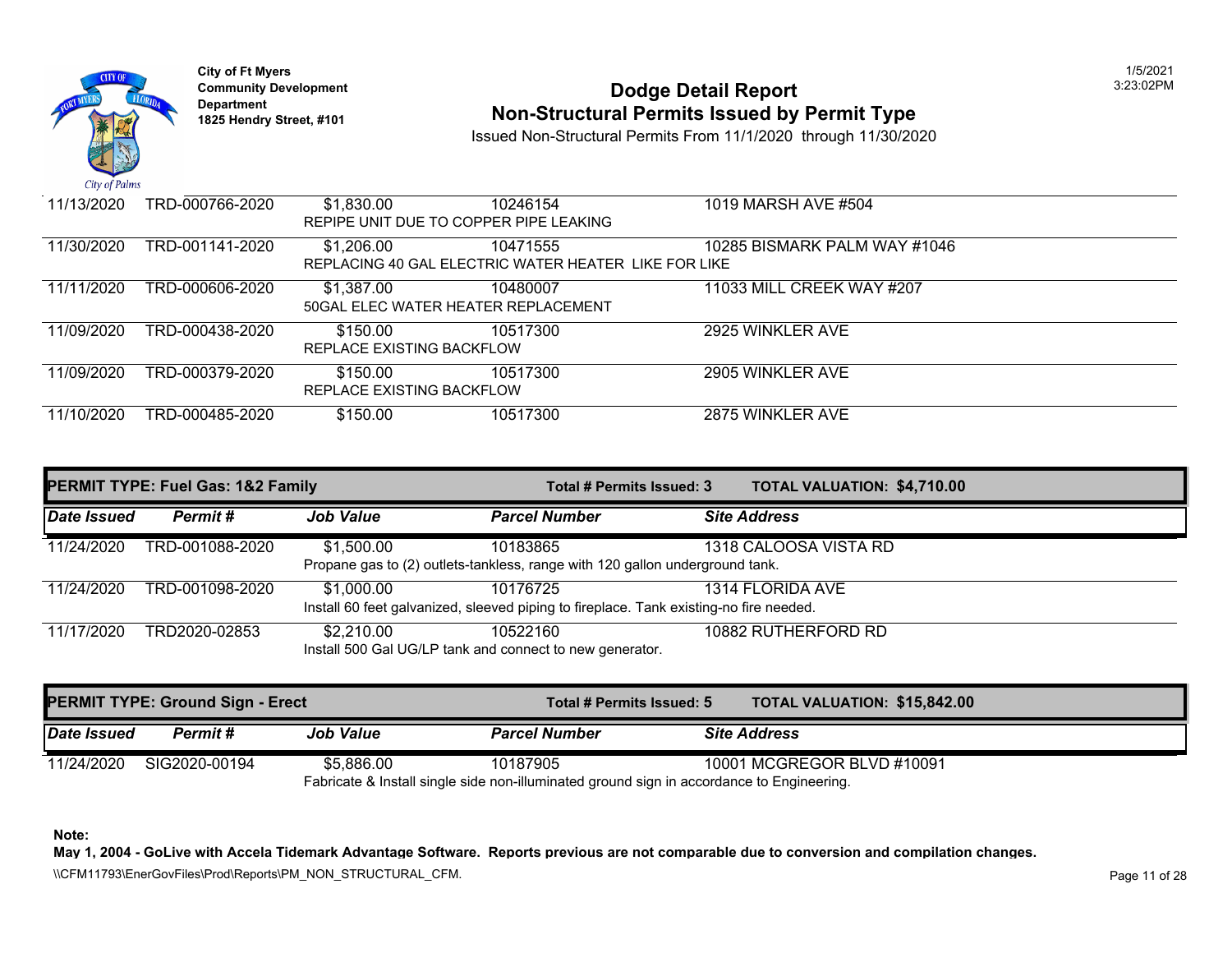

# **Community Development 2:23:02 PODGE Detail Report 1825 Non-Structural Permits Issued by Permit Type**

Issued Non-Structural Permits From 11/1/2020 through 11/30/2020

| 11/14/2020 | SIG2020-00193 | \$1,000.00                                                                                  | 10185667 | 3775 FOWLER ST #3777                                                                       |  |  |  |
|------------|---------------|---------------------------------------------------------------------------------------------|----------|--------------------------------------------------------------------------------------------|--|--|--|
|            |               | Face changes on existing directory                                                          |          |                                                                                            |  |  |  |
| 11/06/2020 | SIG2020-00168 | \$50.00                                                                                     | 10184979 | 4497 MEADE AVE                                                                             |  |  |  |
|            |               |                                                                                             |          | HAPPY TOOTH SIGN MADE OF DIAMOND PLATE 1/4 with eyes cut out and happy face. post 4.4 pres |  |  |  |
|            |               | connected with boldts                                                                       |          |                                                                                            |  |  |  |
| 11/05/2020 | SIG2020-00185 | \$2,200.00                                                                                  | 10186101 | 2270 COLONIAL BLVD                                                                         |  |  |  |
|            |               | Install new illuminated Ground Sign.                                                        |          |                                                                                            |  |  |  |
| 11/24/2020 | SIG2020-00195 | \$6.706.00                                                                                  | 10187905 | 10001 MCGREGOR BLVD #10091                                                                 |  |  |  |
|            |               | Fabricate & install non-illuminated, double sided Ground Sign in accordance to Engineering. |          |                                                                                            |  |  |  |

|             | <b>PERMIT TYPE: Minor Site Clearing/Tree Removal</b> |                                            | Total # Permits Issued: 2                                                                                                  | <b>TOTAL VALUATION: \$26,200</b> |  |
|-------------|------------------------------------------------------|--------------------------------------------|----------------------------------------------------------------------------------------------------------------------------|----------------------------------|--|
| Date Issued | Permit#                                              | <b>Job Value</b>                           | <b>Parcel Number</b>                                                                                                       | <b>Site Address</b>              |  |
| 11/04/2020  | SIT2020-00263                                        | \$1.200.00<br>REMOVAL OF 3 TREES FROM SITE | 10185033                                                                                                                   | 1705 COLONIAL BLVD               |  |
| 11/20/2020  | SITC-000151-2020                                     | \$25,000.00                                | 10186767<br>partial site clearing (limited vegetation removal) and full site clearing in 2 phases. see attached scope of v | 1618 MATTHEW DR                  |  |

|             | <b>PERMIT TYPE: New: 1&amp;2 Family</b> |                                                  | <b>Total # Permits Issued: 7</b> | <b>TOTAL VALUATION: \$33,145</b>                                                                       |
|-------------|-----------------------------------------|--------------------------------------------------|----------------------------------|--------------------------------------------------------------------------------------------------------|
| Date Issued | Permit#                                 | <b>Job Value</b>                                 | <b>Parcel Number</b>             | <b>Site Address</b>                                                                                    |
| 11/10/2020  | TRD-000440-2020                         | \$375.00<br>120 volt, 20 amp circuit.            | 10542737                         | 11144 YELLOW POPLAR DR                                                                                 |
| 11/11/2020  | TRD-000043-2020                         | \$320.00<br>ADD 50 AMP GFI SUB PANEL FOR HOT TUB | 10572424                         | 11901 SILVER COBBLESTONE WA                                                                            |
| 11/04/2020  | TRD2020-02813                           | \$1,500.00                                       | 10183997                         | 3732 MCGREGOR BLVD<br>REPLACE A DEFECTIVE CIRCUIT BREAKER PANEL IN THE GARAGE. 42 CIRCUIT MAIN BREAKER |
| 11/10/2020  | TRD-000677-2020                         | \$1,000.00<br><b>INSTALL ELECTRIC IN SHED</b>    | 10249970                         | 340 LOUISE AVE                                                                                         |

**Note:**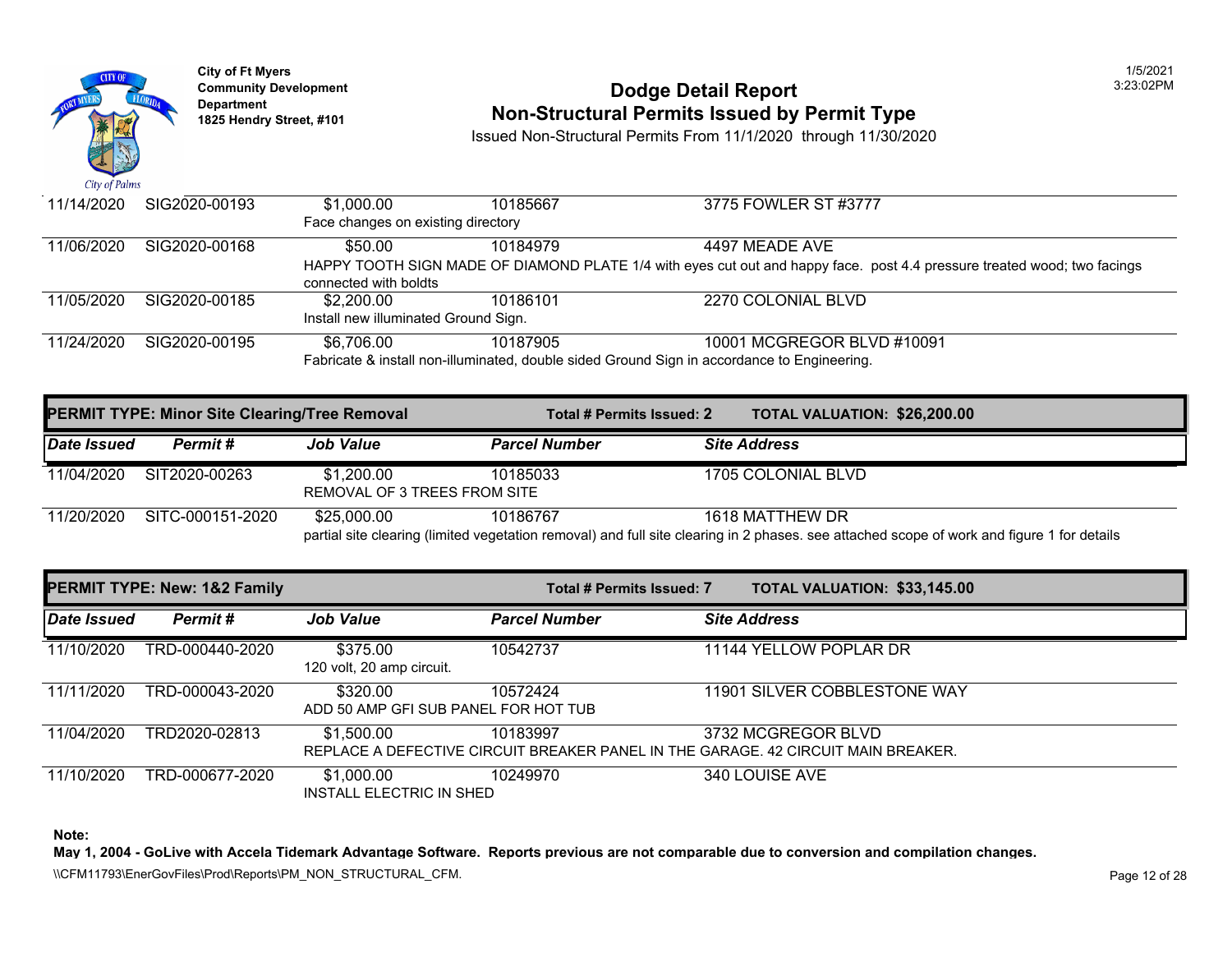

# **Community Development 2:23:02 PODGE Detail Report 1825 Non-Structural Permits Issued by Permit Type**

Issued Non-Structural Permits From 11/1/2020 through 11/30/2020

| 11/12/2020 | TRD-000367-2020 | \$27.350.00 | 10564446                                                   | 12841 EPPING WAY  |  |
|------------|-----------------|-------------|------------------------------------------------------------|-------------------|--|
|            |                 |             | INSTALL 3 TESLA POWERWALLS & 1 TESLA CAR CHARGER           |                   |  |
| 11/06/2020 | TRD-000580-2020 | \$200.00    | 10249512                                                   | 13 POINSETTIA DR  |  |
|            |                 |             | Install new oulets and Lights in new shed. (BLD2020-02509) |                   |  |
| 11/18/2020 | TRD-000792-2020 | \$2.400.00  | 10175698                                                   | 2942 VALENCIA WAY |  |
|            |                 |             | RESIDENTIAL IRRIGATION INSTALLATION                        |                   |  |

|             | <b>PERMIT TYPE: New: Commercial</b> |                                                                               | Total # Permits Issued: 2                                                                      | <b>TOTAL VALUATION: \$52,400</b> |  |
|-------------|-------------------------------------|-------------------------------------------------------------------------------|------------------------------------------------------------------------------------------------|----------------------------------|--|
| Date Issued | Permit #                            | <b>Job Value</b>                                                              | <b>Parcel Number</b>                                                                           | <b>Site Address</b>              |  |
| 11/12/2020  | TRD2020-02735                       | \$50,000.00<br>Installation of freezer/cooler units in new-construction Aldi. | 10599635                                                                                       | 4560 COLONIAL BLVD               |  |
| 11/04/2020  | TRD-000443-2020                     | \$2,400.00                                                                    | 10497168<br>ELECTRICAL FOR SEWER LIFT STATION BUILT TO CITY OF FORT MYERS UTILITIES SPECIFICAT | 6131 MAHAFFEY RD                 |  |

|             | <b>PERMIT TYPE: New: Multi-Family</b> |                                                                | Total # Permits Issued: 6                                                         | <b>TOTAL VALUATION: \$102,42</b> |
|-------------|---------------------------------------|----------------------------------------------------------------|-----------------------------------------------------------------------------------|----------------------------------|
| Date Issued | Permit#                               | <b>Job Value</b>                                               | <b>Parcel Number</b>                                                              | <b>Site Address</b>              |
| 11/06/2020  | TRD2020-02796                         | \$4.425.00<br>Installation of Car Changing Ports in Blg 9 & 13 | 10585201                                                                          | 5015 MINA CIR                    |
| 11/17/2020  | TRD-000880-2020                       | \$950.00                                                       | 10600516<br>Irrigation/sprinkler install. Not in row. (Private water lake source) | 10532 CASELLA WAY                |
| 11/17/2020  | TRD-000881-2020                       | \$950.00                                                       | 10599749<br>Irrigation/Lawn Sprinklers (Water Source-Private Lake)                | 11796 GRAND BELVEDERE WAY        |
| 11/17/2020  | TRD-000886-2020                       | \$950.00                                                       | 10599749<br>Irrigation/Lawn Sprinklers (Water Source-Private Lake)                | 11797 GRAND BELVEDERE WAY        |
| 11/25/2020  | TRD-001209-2020                       | \$950.00                                                       | 10600569<br>Irrigation/Lawn Sprinklers (Water source-private lake)                | 12036 HAWTHORN LAKE DR           |

**Note:**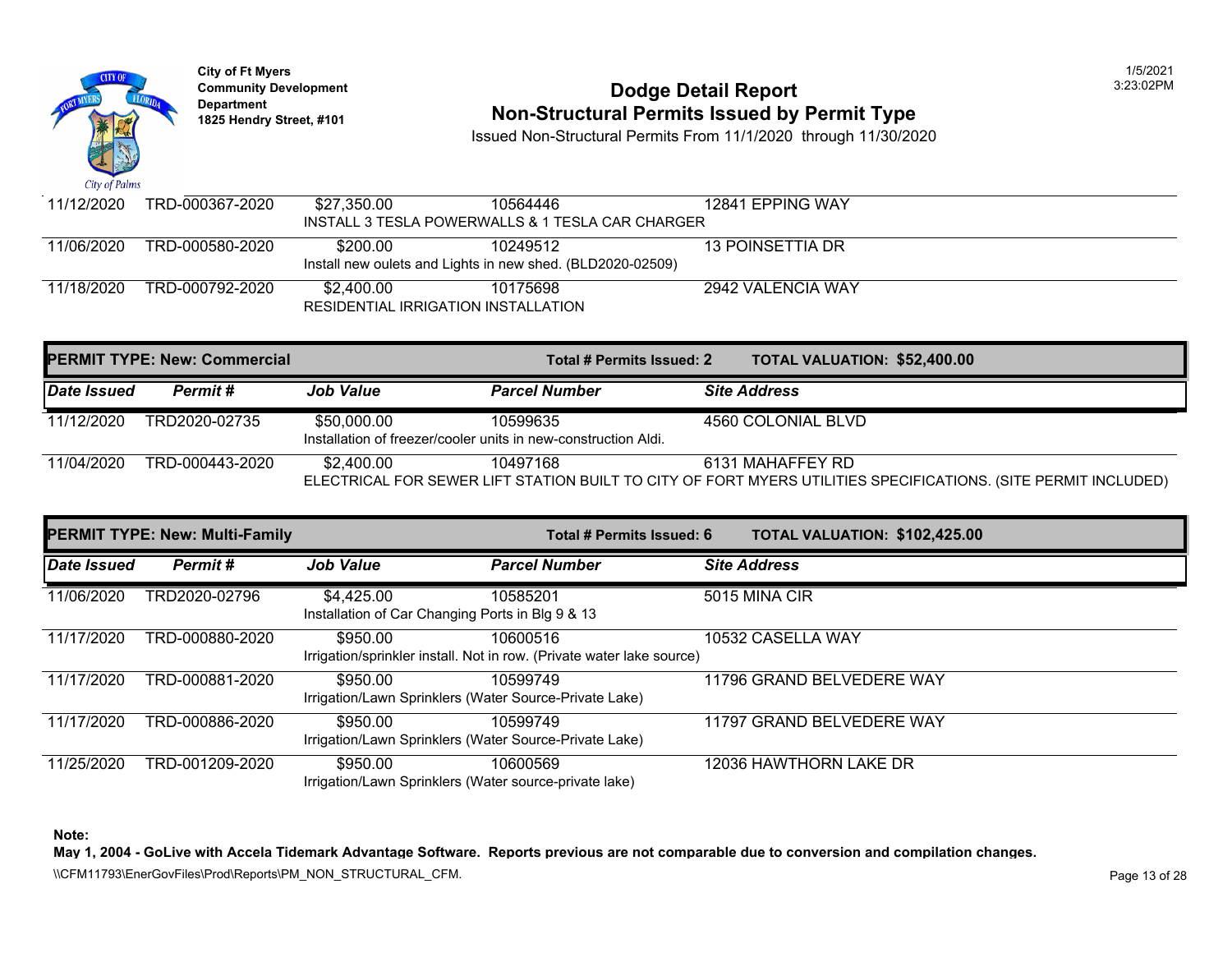

# **Community Development 2:23:02 PODGE Detail Report Non-Structural Permits Issued by Permit Type**

Issued Non-Structural Permits From 11/1/2020 through 11/30/2020

11/18/2020 TRD-000819-2020 \$94,200.00 10254505 3615 SCHOOLHOUSE RD W Ins[talling an irr](https://35,000.00)igation system-connection is to pump.

|             | <b>PERMIT TYPE: Outdoor Activities - without Vendors</b> |                         | Total # Permits Issued: 2 | <b>TOTAL VALUATION:</b> |
|-------------|----------------------------------------------------------|-------------------------|---------------------------|-------------------------|
| Date Issued | Permit #                                                 | <b>Job Value</b>        | <b>Parcel Number</b>      | <b>Site Address</b>     |
| 11/05/2020  | TEMP-000308-2020                                         |                         | 10185884                  | 4125 CLEVELAND AVE      |
|             |                                                          | Tents for special event |                           |                         |
| 11/12/2020  | TEMP-000309-2020                                         |                         | 10162352                  | 2268 Bay ST             |
|             |                                                          | Florida Rep Outside     |                           |                         |

|                    | PERMIT TYPE: Pool & Spa: 1&2 Family |                                             | Total # Permits Issued: 14                                           | <b>TOTAL VALUATION: \$553,72</b> |
|--------------------|-------------------------------------|---------------------------------------------|----------------------------------------------------------------------|----------------------------------|
| <b>Date Issued</b> | Permit #                            | <b>Job Value</b>                            | <b>Parcel Number</b>                                                 | <b>Site Address</b>              |
| 11/10/2020         | PSP2020-00280                       | \$35,000.00                                 | 10589953                                                             | 11892 HICKORY ESTATE CIR CIR     |
|                    |                                     | Pool, paver deck, pentair circulation pump  |                                                                      |                                  |
| 11/10/2020         | PSP2020-00268                       | \$35,000.00                                 | 10586663                                                             | 11987 ARBOR TRACE DR             |
|                    |                                     | Pool, paver deck, pentair circulation pump  |                                                                      |                                  |
| 11/04/2020         | PSP2020-00301                       | \$33,000.00                                 | 10591264                                                             | 4381 LEMONGRASS DR               |
|                    |                                     | Pool, paver deck, pentair circulation pump  |                                                                      |                                  |
| 11/09/2020         | PSP2020-00292                       | \$33,000.00                                 | 10586665                                                             | 11979 ARBOR TRACE DR             |
|                    |                                     | Pool, paver drck, pentair circulation pump. |                                                                      |                                  |
| 11/04/2020         | PSP2020-00287                       | \$34,000.00                                 | 10586664                                                             | 11983 ARBOR TRACE DR             |
|                    |                                     |                                             | Pool, Paver Deck, Pentair Circulation Pump.                          |                                  |
| 11/30/2020         | PSP2020-00297                       | \$49,900.00                                 | 10566351                                                             | 10947 GLENHURST ST               |
|                    |                                     |                                             | Install new below ground pool with aluminum pool cage and paver deck |                                  |
| 11/04/2020         | PSP2020-00291                       | \$35,000.00                                 | 10589952                                                             | 11888 HICKORY ESTATE CIR CIR     |
|                    |                                     | Pool, paver deck, pentair circulation pump. |                                                                      |                                  |

**Note:**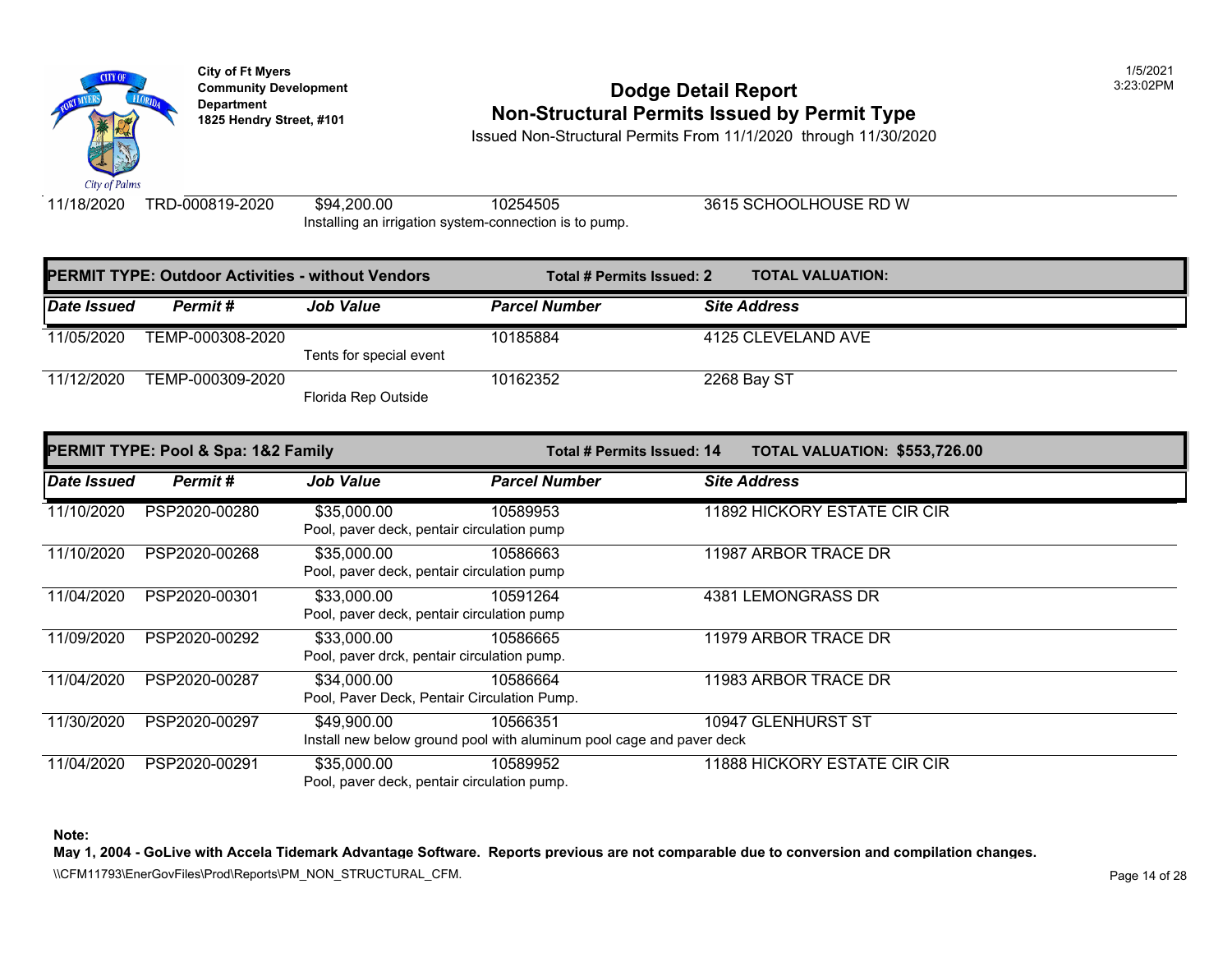

# **Community Development 2:23:02 PODGE Detail Report 1825 Non-Structural Permits Issued by Permit Type**

Issued Non-Structural Permits From 11/1/2020 through 11/30/2020

| 11/24/2020 | POOL-000645-2020 | \$69,740.00      | 10563179                                                              | 10929 CHERRY LAUREL DR                                                 |
|------------|------------------|------------------|-----------------------------------------------------------------------|------------------------------------------------------------------------|
|            |                  |                  |                                                                       | NEW SWIMMING POOL CONSTRUCTION ((PRIVATE PROVIDER - INSPECTIONS ONLY)) |
| 11/17/2020 | POOL-000071-2020 | \$37,000.00      | 10564442                                                              | 10485 SOLARO ST                                                        |
|            |                  |                  | Inground concrete swimming pool, spa, paver deck and safety alarms    |                                                                        |
| 11/24/2020 | POOL-000188-2020 | \$34,000.00      | 10586630                                                              | 11980 ARBOR TRACE DR                                                   |
|            |                  | Pool.Paver Deck  |                                                                       |                                                                        |
| 11/20/2020 | POOL-000077-2020 | \$60,000.00      | 10538312                                                              | 11956 BOURKE PL                                                        |
|            |                  | Pool and Spa.    |                                                                       |                                                                        |
| 11/25/2020 | POOL-000186-2020 | \$35,000.00      | 10589950                                                              | 11880 HICKORY ESTATE CIR                                               |
|            |                  | Pool, Paver Deck |                                                                       |                                                                        |
| 11/09/2020 | PSP2020-00269    | \$34,000.00      | 10591209                                                              | 4398 LEMONGRASS DR                                                     |
|            |                  |                  | Pool, paver deck, pentair circulation pump                            |                                                                        |
| 11/25/2020 | PSP2020-00281    | \$29,086.00      | 10575277                                                              | 10044 WINDY POINTE CT                                                  |
|            |                  |                  | Pool, Paver Deck, Baby Barrier, Screen by others, 1.5 HP - 2 SPD Pump |                                                                        |

|             | <b>PERMIT TYPE: Pool: 1&amp;2 Family</b> |                                                 |                                                                                                     | Total # Permits Issued: 11 |                        |
|-------------|------------------------------------------|-------------------------------------------------|-----------------------------------------------------------------------------------------------------|----------------------------|------------------------|
| Date Issued | Permit#                                  | <b>Job Value</b>                                | <b>Parcel Number</b>                                                                                |                            | <b>Site Address</b>    |
| 11/17/2020  | PSP2020-00295                            | \$30,000.00                                     | 10590108<br>In ground pool with paver deck -screen enclosure, footer per engineering, baby barrier. |                            | 4109 SPOTTED EAGLE WAY |
| 11/10/2020  | PSP2020-00284                            | \$59,150.00                                     | 10584088<br>New Swimming Pool Construction ((PRIVATE PROVIDER - INSPECTIONS ONLY))                  |                            | 4198 BLUEGRASS DR      |
| 11/12/2020  | POOL-000031-2020                         | \$30,000.00                                     | 10590041<br>IN GROUND POOL WITH PAVER DECK - SCREEN ENCLOSURE - FOOTER PER ENGINEERING - B          |                            | 4753 IMPERIAL EAGLE DR |
| 11/12/2020  | PSP2020-00244                            | \$71,000.00<br>New Pool, Enclosure and Deck     | 10589919                                                                                            |                            | 11852 BOXELDER WAY     |
| 11/19/2020  | PSP2020-00275                            | \$55,531.00<br>Swimming Pool w/ Travertine Deck | 10183664                                                                                            |                            | 4203 MCGREGOR BLVD     |

**Note:**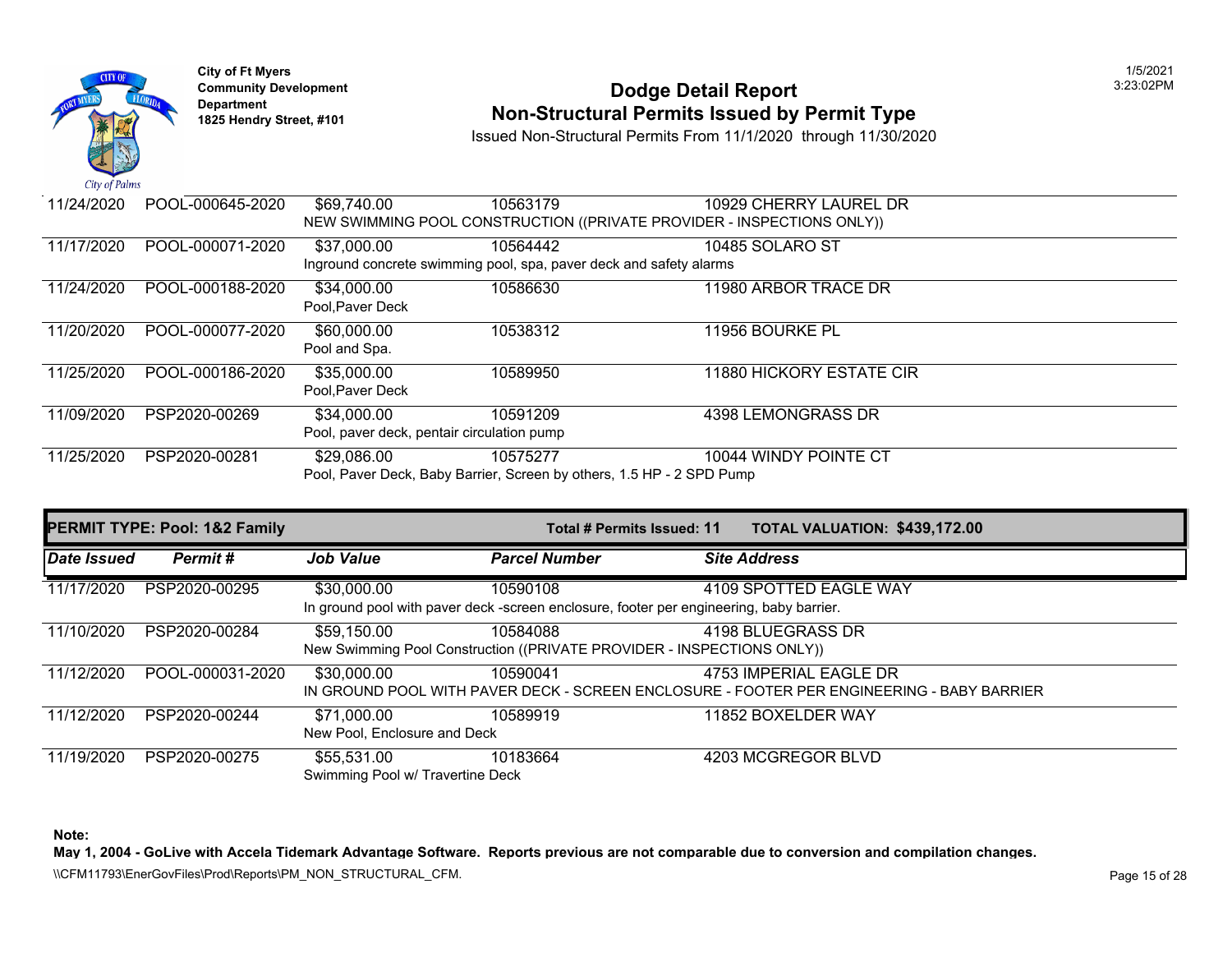

#### **Community Development 2:23:02 PODGE Detail Report 1825 Non-Structural Permits Issued by Permit Type**

Issued Non-Structural Permits From 11/1/2020 through 11/30/2020

| 11/23/2020 | POOL-000697-2020 | \$52,850.00     | 10574879                                                  | 10244 LIVORNO DR                                                                        |
|------------|------------------|-----------------|-----------------------------------------------------------|-----------------------------------------------------------------------------------------|
|            |                  |                 | below ground pool ((PRIVATE PROVIDER - INSPECTIONS ONLY)) |                                                                                         |
| 11/24/2020 | POOL-000193-2020 | \$23,000.00     | 10586633                                                  | 11992 ARBOR TRACE DR                                                                    |
|            |                  | Pool.Paver Deck |                                                           |                                                                                         |
| 11/12/2020 | POOL-000033-2020 | \$30,000.00     | 10590104                                                  | 4125 SPOTTED EAGLE WAY                                                                  |
|            |                  |                 |                                                           | IN GROUND POOL WITH PAVER DECK - SCREEN ENCLOSURE - FOOTER PER ENGINEERING - B          |
| 11/06/2020 | PSP2020-00276    | \$37,644.00     | 10176566                                                  | 1536 ROSADA WAY                                                                         |
|            |                  |                 | Install pool, paver deck and equipment.                   |                                                                                         |
| 11/17/2020 | PSP2020-00293    | \$30,000.00     | 10565593                                                  | 10832 MAITLAND WAY                                                                      |
|            |                  |                 |                                                           | In ground pool with paver deck -screen enclosure -footer per engineering -baby barrier. |
|            |                  |                 |                                                           |                                                                                         |
| 11/25/2020 | POOL-000171-2020 | \$19,997.00     | 10575187                                                  | 10007 WINDY POINTE CT                                                                   |
|            |                  |                 |                                                           | POOL, PAVER DECK, BABY BARRIER, SCREEN BY OTHERS, 1 HP - 2 SPD PUMP                     |

|             | <b>PERMIT TYPE: Re-Roof: 1&amp;2 Family</b> | <b>Total # Permits Issued: 70</b>                                        |                      | <b>TOTAL VALUATION: \$1,597,3</b> |                     |
|-------------|---------------------------------------------|--------------------------------------------------------------------------|----------------------|-----------------------------------|---------------------|
| Date Issued | Permit#                                     | <b>Job Value</b>                                                         | <b>Parcel Number</b> |                                   | <b>Site Address</b> |
| 11/11/2020  | TRD-000562-2020                             | \$20,376.61<br>Remove existing tile roof and replace with new tile roof. | 10466768             |                                   | 10553 DIAMANTE WAY  |
| 11/11/2020  | TRD-000566-2020                             | \$20,376.61<br>Remove existing tile roof and replace with new tile roof. | 10466767             | 10551                             | <b>DIAMANTE WAY</b> |
| 11/16/2020  | TRD-000350-2020                             | \$41,750.00<br>Concrete Tile ReRoof                                      | 10524849             |                                   | 10629 CAMARELLE CIR |
| 11/11/2020  | TRD-000528-2020                             | \$20,376.61<br>Remove existing tile roof and replace with new tile roof. | 10466758             |                                   | 10533 DIAMANTE WAY  |
| 11/09/2020  | TRD-000206-2020                             | \$10,000.00<br>Re-roof shingle to shingle                                | 10246869             |                                   | 1005 POLK ST        |
| 11/06/2020  | TRD-000559-2020                             | \$5,500.00<br>Tear all of old roofing materials and install new roof.    | 10173960             |                                   | 2136 KATHERINE ST   |

**Note:**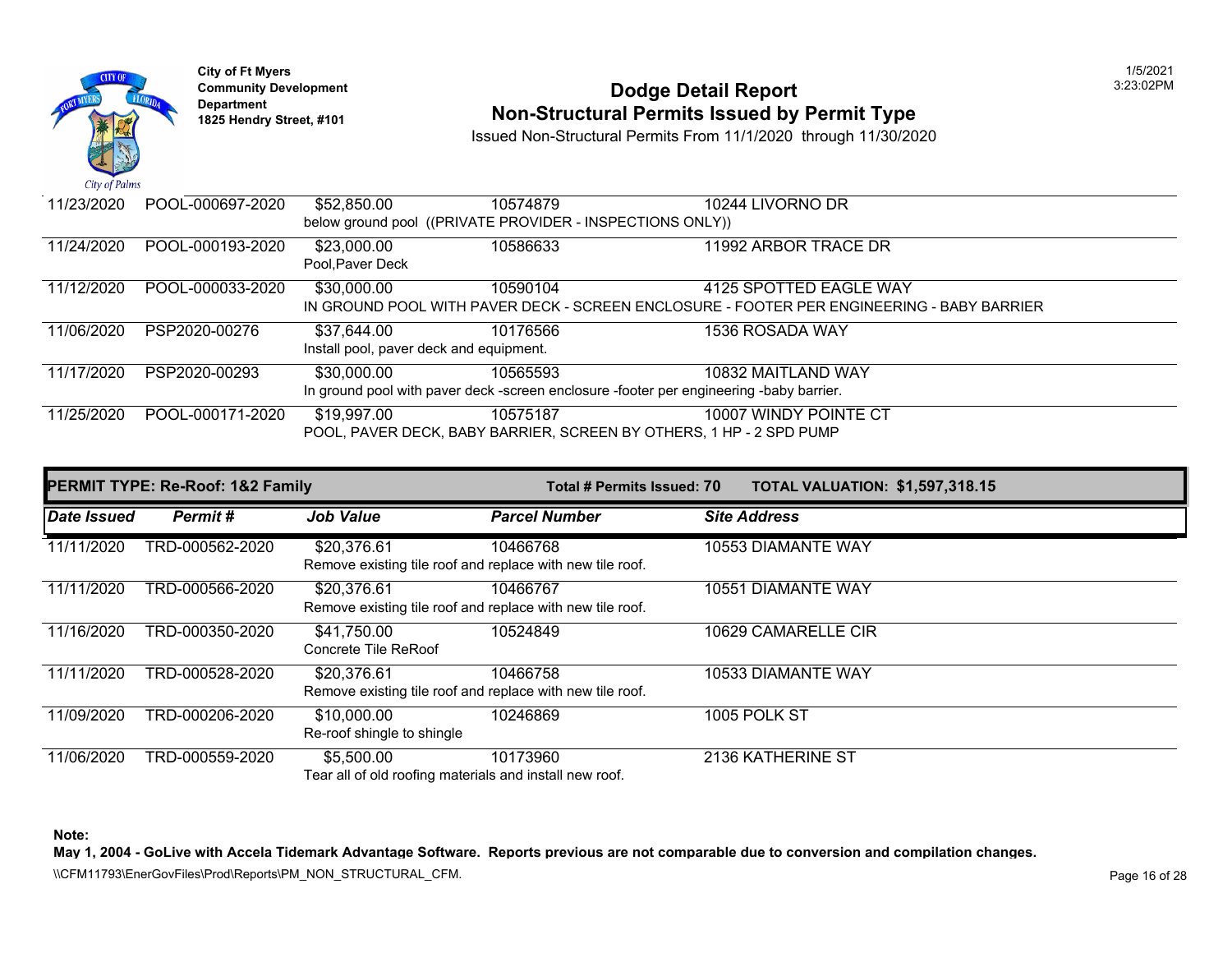

#### **Community Development 2:23:02 PODGE Detail Report 1825 Non-Structural Permits Issued by Permit Type**

Issued Non-Structural Permits From 11/1/2020 through 11/30/2020

| 11/11/2020 | TRD-000539-2020 | \$20,376.61                                               | 10466760                                                      | 10537 DIAMANTE WAY                                                              |
|------------|-----------------|-----------------------------------------------------------|---------------------------------------------------------------|---------------------------------------------------------------------------------|
|            |                 | Remove existing tile roof and replace with new tile roof. |                                                               |                                                                                 |
| 11/11/2020 | TRD-000612-2020 | \$1,000.00                                                | 10172644                                                      | 1841 LLEWELLYN DR                                                               |
|            |                 |                                                           | Residential roof of detached garage-asphalt shingles (GARAGE) |                                                                                 |
| 11/01/2020 | TRD-000317-2020 | \$6,500.00                                                | 10251017                                                      | 1522 VERONICA S SHOEMAKER E                                                     |
|            |                 | <b>RE-ROOF FLAT ROOF</b>                                  |                                                               |                                                                                 |
| 11/12/2020 | TRD-000742-2020 | \$7,000.00                                                | 10184391                                                      | 3708 DELEON ST                                                                  |
|            |                 |                                                           | REMOVE SHINGLES AND REPLACE WITH NEW SHINGLES                 |                                                                                 |
| 11/11/2020 | TRD-000546-2020 | \$20,376.61                                               | 10466762                                                      | 10541 DIAMANTE WAY                                                              |
|            |                 | Remove existing tile roof and replace with new tile roof  |                                                               |                                                                                 |
| 11/11/2020 | TRD-000083-2020 | \$39,110.00                                               | 10494992                                                      | 9039 PROSPERITY WAY                                                             |
|            |                 | Tile Re-Roof                                              |                                                               |                                                                                 |
|            |                 | Boral Estate - 18-0829.03                                 |                                                               |                                                                                 |
| 11/04/2020 | TRD-000474-2020 | \$2,500.00                                                | 10441917                                                      | 1159 BENT CREEK LOOP                                                            |
|            |                 | re-roof house                                             |                                                               |                                                                                 |
| 11/23/2020 | TRD-000229-2020 | \$42,400.00                                               | 10185310                                                      | 1532 MCGREGOR RESERVE DR                                                        |
|            |                 | Tile Roof replacement                                     |                                                               |                                                                                 |
| 11/11/2020 | TRD-000544-2020 | \$20,376.61                                               | 10466773                                                      | 10540 DIAMANTE WAY                                                              |
|            |                 | Remove existing tile roof and replace with new tile roof. |                                                               |                                                                                 |
| 11/23/2020 | TRD-000934-2020 | \$8,597.00                                                | 10173713                                                      | 2156 WILLARD ST                                                                 |
|            |                 | Shingle re-roof with flat roof.                           |                                                               |                                                                                 |
| 11/02/2020 | TRD-000039-2020 | \$47,626.00                                               | 10452379                                                      | 10252 SAGO PALM WAY                                                             |
|            |                 |                                                           |                                                               | REMOVE EXISTING TILE ROOFING/ REPLACE WITH TILE ROOFING DIRECT TO DECK UNDERLAY |
| 11/11/2020 | TRD-000556-2020 | \$20,376.61                                               | 10466766                                                      | 10549 DIAMANTE WAY                                                              |
|            |                 | Remove existing tile roof and replace with new tile roof. |                                                               |                                                                                 |
| 11/09/2020 | TRD-000529-2020 | \$20,376.61                                               | 10466759                                                      | 10535 DIAMANTE WAY                                                              |
|            |                 | Remove existing tile roof and replace with new tile roof. |                                                               |                                                                                 |
| 11/19/2020 | TRD-000987-2020 | \$967.38                                                  | 10253508                                                      | 3043 WILLARD ST                                                                 |
|            |                 | Repair shingle roof as needed.                            |                                                               |                                                                                 |

**Note:**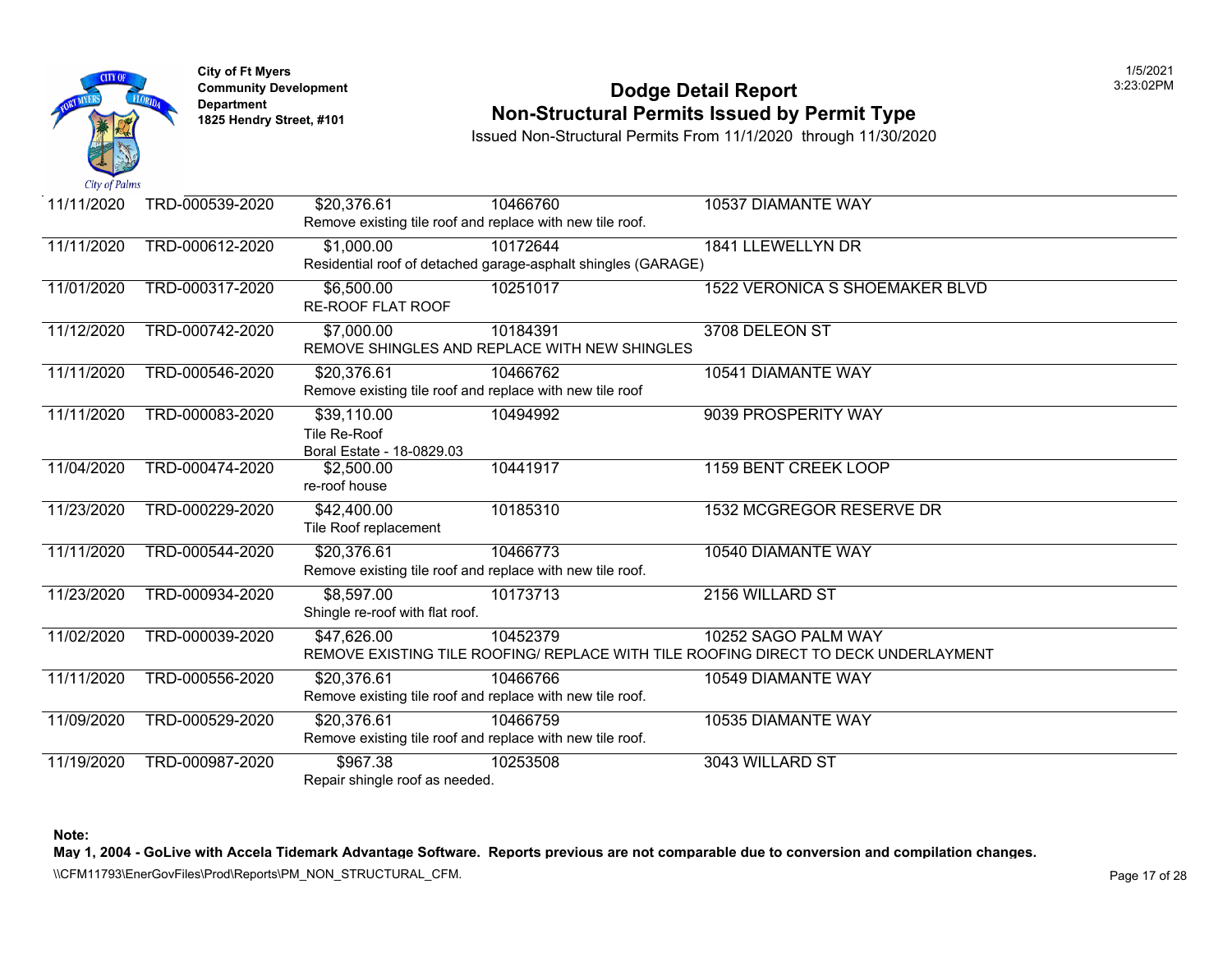

#### **Community Develop[ment](https://37,600.00) Dodge Detail Report** 3:23:02PM **1825 Non-Structural Permits Issued by Permit Type**

Issued Non-Structural Permits From 11/1/2020 through 11/30/2020

| 11/10/2020 | TRD-000368-2020 | \$65,000.00                                  | 10491635                                                                              | 10088 OAKHURST WAY                                                                                       |
|------------|-----------------|----------------------------------------------|---------------------------------------------------------------------------------------|----------------------------------------------------------------------------------------------------------|
|            |                 | Remove and Replace roof to metal roof        |                                                                                       |                                                                                                          |
| 11/29/2020 | TRD-000897-2020 | \$21,330.00                                  | 10183998                                                                              | 1380 WALES DR                                                                                            |
|            |                 |                                              | Remove and Replace roof Shingle to Shingle Inc Flat roof                              |                                                                                                          |
| 11/18/2020 | TRD-000920-2020 | \$13,000.00                                  | 10246257                                                                              | 4048 MADISON AVE                                                                                         |
|            |                 |                                              | METAL REROOF WITH FLAT NOA#16-0218.02                                                 |                                                                                                          |
| 11/24/2020 | TRD-000363-2020 | \$11,081.00                                  | 10496728                                                                              | 8327 SILVER BIRCH WAY                                                                                    |
|            |                 |                                              | Tear off existing and replace asphalt shingle roof                                    |                                                                                                          |
| 11/11/2020 | TRD-000646-2020 | \$37,600.00                                  | 10513993                                                                              | 9365 VIA MURANO CT                                                                                       |
|            |                 | 37.60 SF TILE OFF/TILE ON                    |                                                                                       |                                                                                                          |
| 11/11/2020 | TRD-000558-2020 | \$20,376.61                                  | 10466765                                                                              | 10547 DIAMANTE WAY                                                                                       |
|            |                 |                                              | Remove existing tile roof and replace with new tile roof.                             |                                                                                                          |
| 11/18/2020 | TRD-000947-2020 | \$15,298.00                                  | 10184597                                                                              | 1604 OAKLEY AVE                                                                                          |
|            |                 | Re-roof shingle.                             |                                                                                       |                                                                                                          |
| 11/13/2020 | TRD-000658-2020 | \$26,900.00                                  | 10472940                                                                              | 9342 INDEPENDENCE WAY                                                                                    |
|            |                 | TILE RE-ROOF, TILE OFF, TILE ON              |                                                                                       |                                                                                                          |
| 11/19/2020 | TRD-001024-2020 | \$3.600.00                                   | 10246023                                                                              | 710 MARSH AVE                                                                                            |
|            |                 |                                              |                                                                                       | Roof was replaced without permit by previous owner. New owner would like to get a permit to validate the |
| 11/11/2020 | TRD-000551-2020 | \$20,376.61                                  | 10466770                                                                              | 10546 DIAMANTE WAY                                                                                       |
|            |                 |                                              | Remove existing tile roof and replace with new tile roof.                             |                                                                                                          |
| 11/11/2020 | TRD-000533-2020 | \$20,376.61                                  | 10466774                                                                              | 10538 DIAMANTE WAY                                                                                       |
|            |                 |                                              | Remove existing tile roof and replace with new tile roof.                             |                                                                                                          |
| 11/11/2020 | TRD-000548-2020 | \$20,376.61                                  | 10466761                                                                              | 10539 DIAMANTE WAY                                                                                       |
|            |                 |                                              | Remove existing tile roof and replace with new tile roof.                             |                                                                                                          |
| 11/23/2020 | TRD-000699-2020 | \$7,709.00                                   | 10247450                                                                              | 4543 LUCKETT RD                                                                                          |
|            |                 | Replace Single Ply flat Roof (like for like) |                                                                                       |                                                                                                          |
| 11/02/2020 | TRD-000321-2020 | \$45,526.00                                  | 10452393                                                                              | 10250 SAGO PALM WAY                                                                                      |
|            |                 |                                              | Remove Existing Tile Roofing / Replace with Tile Roofing direct to deck underlayment. |                                                                                                          |

**Note:**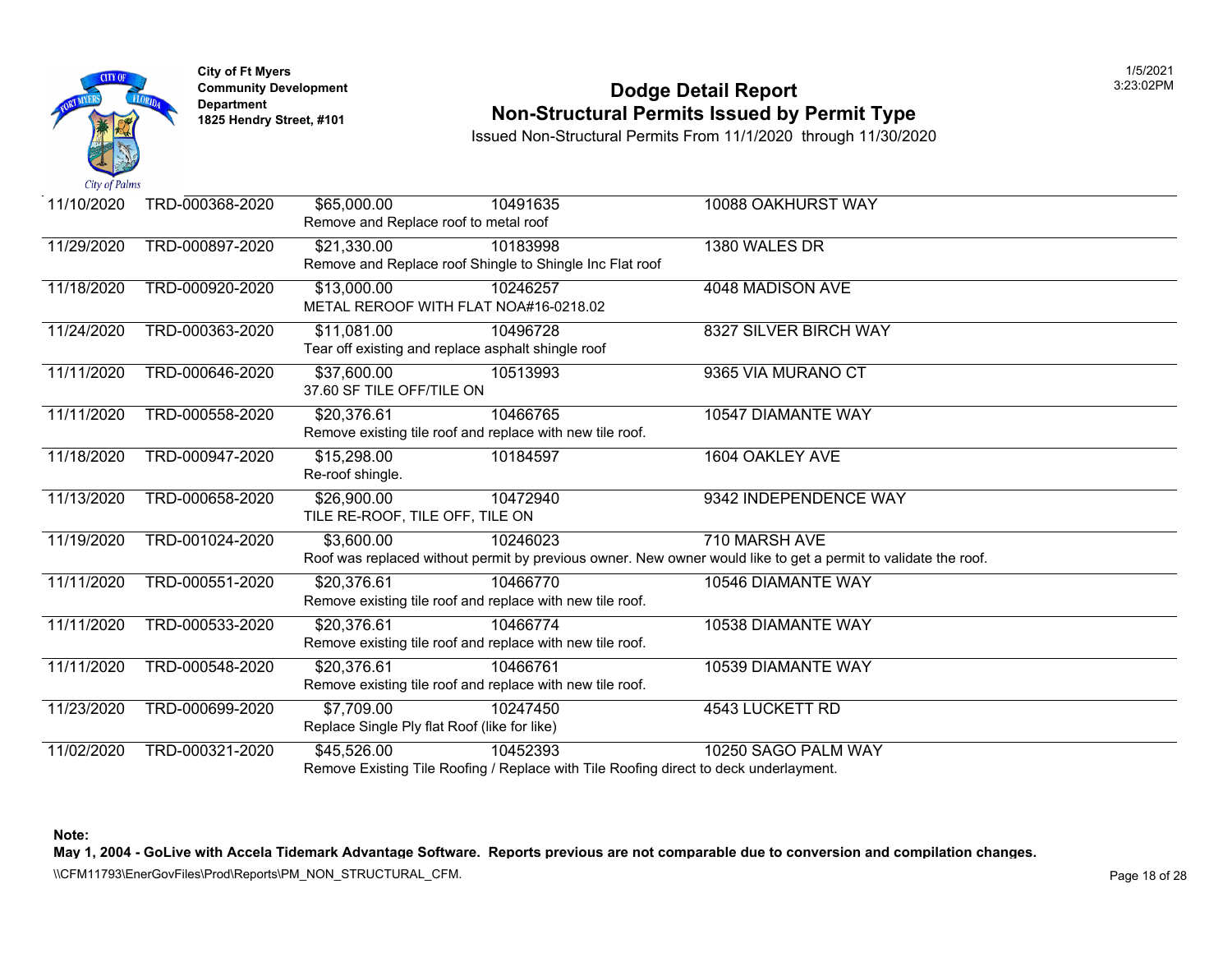

## **Community Develop[ment](https://20,376.61) Dodge Detail Report** 3:23:02PM **Non-Structural Permits Issued by Permit Type**

Issued Non-Structural Permits From 11/1/2020 through 11/30/2020

| 11/16/2020 | TRD-000584-2020 | \$8,504.04<br>Shingles ReRoof                            | 10251705                                                                                  | 1779 HIGH ST          |
|------------|-----------------|----------------------------------------------------------|-------------------------------------------------------------------------------------------|-----------------------|
| 11/16/2020 | TRD-000585-2020 | \$55,500.00<br>Concrete Tile ReRoof                      | 10483662                                                                                  | 10607 TIRANO CT       |
| 11/16/2020 | TRD-000347-2020 | \$49,957.75<br>Concrete Tile ReRoof                      | 10524850                                                                                  | 10631 CAMARELLE CIR   |
| 11/12/2020 | TRD-000748-2020 | \$11,700.00                                              | 10175320<br>Remove current roof and replace with ne shgle roof and flat decking material. | 3455 CENTRAL AVE      |
| 11/11/2020 | TRD-000547-2020 | \$20,376.61                                              | 10466763<br>Remove existing tile roof and replace with new tile roof.                     | 10543 DIAMANTE WAY    |
| 11/16/2020 | TRD-000344-2020 | \$86,600.00<br>Concrete Tile ReRoof                      | 10465797                                                                                  | 10505 BELLAGIO DR     |
| 11/09/2020 | TRD-000072-2020 | $\overline{$}13,500.00$                                  | 10244918<br>Tear off existing roof. Haul away debris. Replace with 3 dimensional shingles | 320 VAN BUREN ST      |
| 11/19/2020 | TRD-001009-2020 | \$5,500.00<br>Re-roof shingle for shingle.               | 10254031                                                                                  | 3780 EDISON AVE       |
| 11/09/2020 | TRD-000550-2020 | \$20,376.61                                              | 10466771<br>Remove existing tile roof and replace with new tile roof.                     | 10544 DIAMANTE WAY    |
| 11/24/2020 | TRD-000480-2020 | \$14,200.00<br>2 ply Modified Flat Deck Roof Replacement | 10184301                                                                                  | 3666 PRINCETON ST     |
| 11/12/2020 | TRD-000730-2020 | \$5,500.00<br>Flat re-roof.                              | 10247504                                                                                  | 4761 HUNTERS GREEN DR |
| 11/11/2020 | TRD-000611-2020 | \$21,725.00                                              | 10172644<br>Residential Roof-Asphalt Shingles (MAIN HOUSE)                                | 1841 LLEWELLYN DR     |
| 11/30/2020 | TRD-001254-2020 | \$15,000.00<br>RE-ROOF                                   | 10176811                                                                                  | 1541 PASSAIC AVE      |
| 11/30/2020 | TRD-000903-2020 | \$65,248.00                                              | 10491412<br>Remove and replace roof concrete tile to concrete tile                        | 9077 SHADOW GLEN WAY  |

**Note:**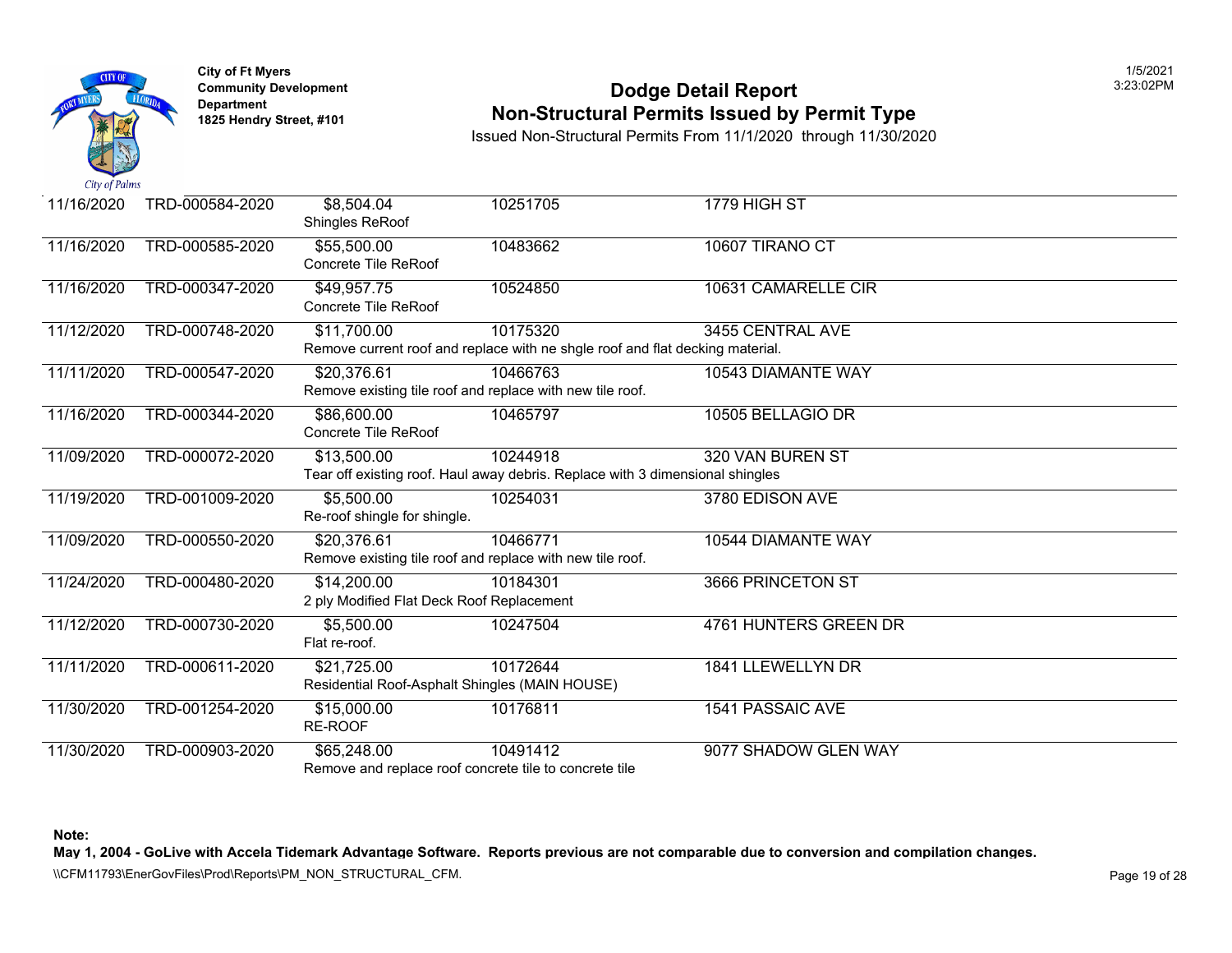

#### **Community Development 2:23:02 PODGE Detail Report 1825 Non-Structural Permits Issued by Permit Type**

Issued Non-Structural Permits From 11/1/2020 through 11/30/2020

| 11/11/2020 | TRD-000553-2020 | \$20,376.61<br>Remove existing tile roof and replace with new tile roof. | 10466764                                                                              | 10545 DIAMANTE WAY                                                                                                               |
|------------|-----------------|--------------------------------------------------------------------------|---------------------------------------------------------------------------------------|----------------------------------------------------------------------------------------------------------------------------------|
| 11/11/2020 | TRD-000532-2020 | \$20,376.61<br>Remove existing tile roof and replace with new tile roof. | 10466775                                                                              | 10536 DIAMANTE WAY                                                                                                               |
| 11/11/2020 | TRD-000671-2020 | \$12,900.00<br>ROOF REPLACEMENT SHINGLE AND FLAT ROOF.                   | 10251866                                                                              | 1911 HIGH ST                                                                                                                     |
| 11/11/2020 | TRD-000107-2020 | \$81,794.00<br>manufacturers specifications                              | 10465033                                                                              | 11053 SEMINOLE PALM WAY<br>Remove hurricane damaged tile and underlayment. Re-nail decking to code. Install self adhered underla |
| 11/06/2020 | TRD-000554-2020 | \$2,000.00                                                               | 10250048<br>Re-roof shingle replace. (COD-000201-2020) STOP WORK 11/5/2020 DOUBLE FEE | <b>217 EUGENIA AVE</b>                                                                                                           |
| 11/20/2020 | TRD-001061-2020 | $\overline{$3,600.00}$                                                   | 10245439<br>REMOVE EXISTING FLAT ROOF AND REPLACE WITH NEW TPO FLAT ROOF              | <b>838 SUPERIOR ST</b>                                                                                                           |
| 11/09/2020 | TRD-000545-2020 | \$20,376.61<br>Remove existing tile roof and replace with new tile roof. | 10466772                                                                              | 10542 DIAMANTE WAY                                                                                                               |
| 11/02/2020 | TRD-000228-2020 | \$10,000.00<br>SHINGLE RE ROOF                                           | 10185143                                                                              | 4699 MI CASA CT                                                                                                                  |
| 11/10/2020 | TRD-000698-2020 | \$10,800.00<br>Remove and replace shingle roof.                          | 10183910                                                                              | 1430 SANTA BARBARA AVE                                                                                                           |
| 11/17/2020 | TRD-000693-2020 | \$10,750.00<br>Shingle re-roof 3467 sq ft<br>Flat re-roof 298 sq ft.     | 10250938                                                                              | 1233 ALLEN ST                                                                                                                    |
| 11/12/2020 | TRD-000705-2020 | \$43,125.00<br>Remove and replace roof to metal                          | 10491416                                                                              | 9067 SHADOW GLEN WAY                                                                                                             |
| 11/04/2020 | TRD-000450-2020 | \$6,000.00<br>Re-Roof                                                    | 10247977                                                                              | 814 DELLENA LN                                                                                                                   |
| 11/09/2020 | TRD-000209-2020 | \$10,000.00<br>Re-roof shingle to shingle                                | 10246870                                                                              | 1001 POLK ST                                                                                                                     |
| 11/30/2020 | TRD-000659-2020 | \$2,500.00<br>SHINGLE OFF/SHINGLE ON                                     | 10172240                                                                              | 2235 EUCLID AVE                                                                                                                  |

**Note:**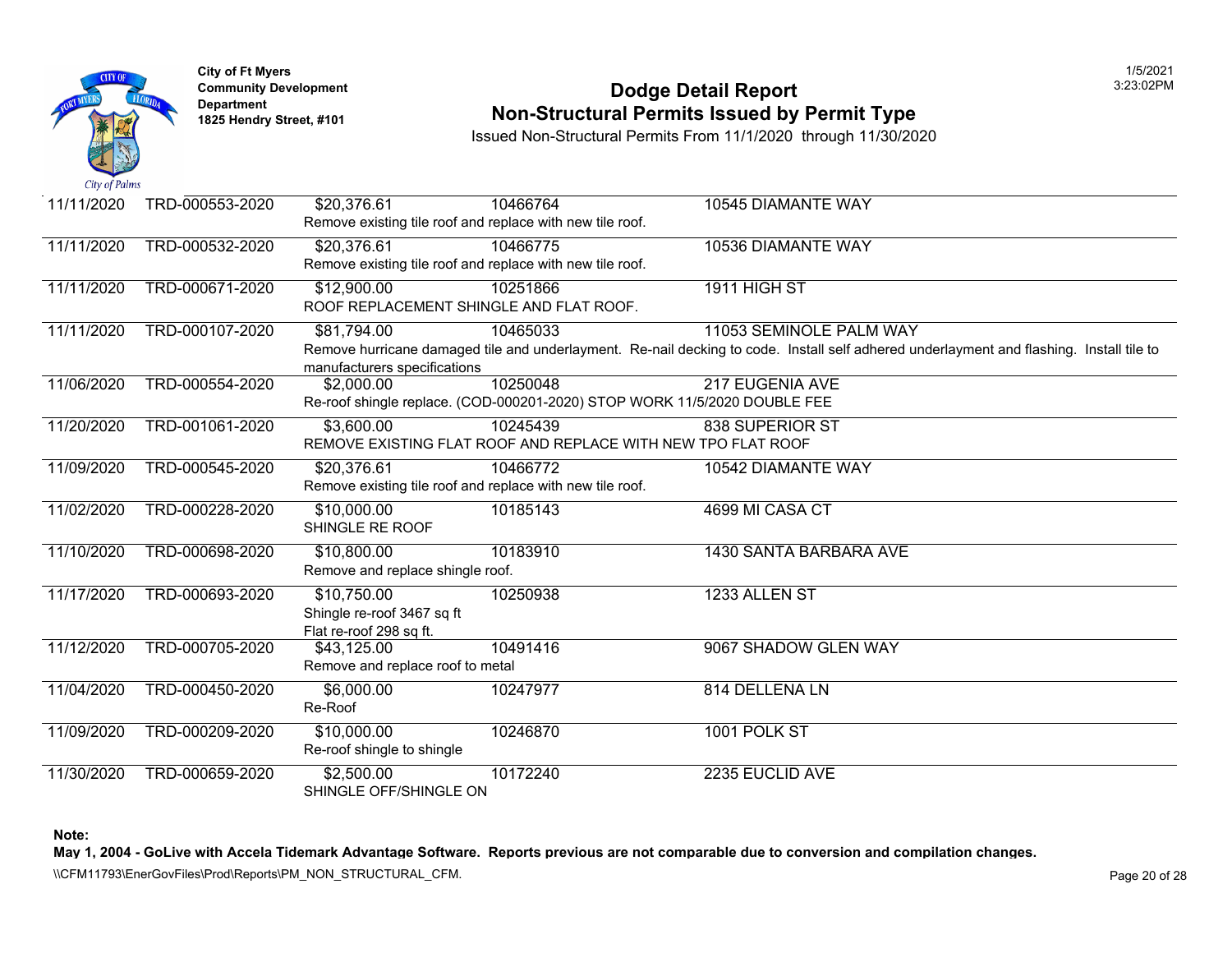

#### **Community Development 2:23:02 PODGE Detail Report 1825 Non-Structural Permits Issued by Permit Type**

Issued Non-Structural Permits From 11/1/2020 through 11/30/2020

| 11/12/2020 | TRD-000600-2020 | \$69,280.00                                               | 10472934                                                      | 9354 INDEPENDENCE WAY       |
|------------|-----------------|-----------------------------------------------------------|---------------------------------------------------------------|-----------------------------|
|            |                 | remove and replace roof to metal                          |                                                               |                             |
| 11/11/2020 | TRD-000565-2020 | \$20,376.61                                               | 10466769                                                      | 10555 DIAMANTE WAY          |
|            |                 | Remove existing tile roof and replace with new tile roof. |                                                               |                             |
| 11/03/2020 | TRD-000362-2020 | \$10,861.00                                               | 10246404                                                      | 40 ROANOKE DR               |
|            |                 | Re-Roof - Metal                                           |                                                               |                             |
| 11/19/2020 | TRD-001001-2020 | \$7,000.00                                                | 10162116                                                      | 2746 LEMON ST               |
|            |                 | <b>RE-ROOF ENTIRE HOUSE</b>                               |                                                               |                             |
| 11/24/2020 | TRD-000948-2020 | \$5,000.00                                                | 10175996                                                      | 2944 NELSON ST              |
|            |                 | Shingle off Shingle on                                    |                                                               |                             |
| 11/20/2020 | TRD-000581-2020 | \$41,500.00                                               | 10490137                                                      | 9139 SHADOW GLEN WAY        |
|            |                 |                                                           | TEAR OFF EXISTING ROOF MATERIAL/ INSTALL METAL                |                             |
| 11/09/2020 | TRD-000208-2020 | \$10,000.00                                               | 10246871                                                      | 1011 POLK ST                |
|            |                 | Re-roof shingle to shingle                                |                                                               |                             |
| 11/24/2020 | TRD-000825-2020 | \$80,500.00                                               | 10460382                                                      | 7394 HERITAGE PALMS ESTATES |
|            |                 |                                                           | Re-Roof; Remove the Existing Tile Roof; Install New Tile Roof |                             |

|             | <b>PERMIT TYPE: Re-Roof: Commercial</b> |                                | Total # Permits Issued: 9 | <b>TOTAL VALUATION: \$4,268,0</b> |  |
|-------------|-----------------------------------------|--------------------------------|---------------------------|-----------------------------------|--|
| Date Issued | Permit #                                | Job Value                      | <b>Parcel Number</b>      | <b>Site Address</b>               |  |
| 11/09/2020  | TRD2020-02032                           | \$6,000,00                     | 10252892                  | 2972 DR MARTIN LUTHER KING J      |  |
|             |                                         | Remove and install new roofing |                           |                                   |  |

**Note:**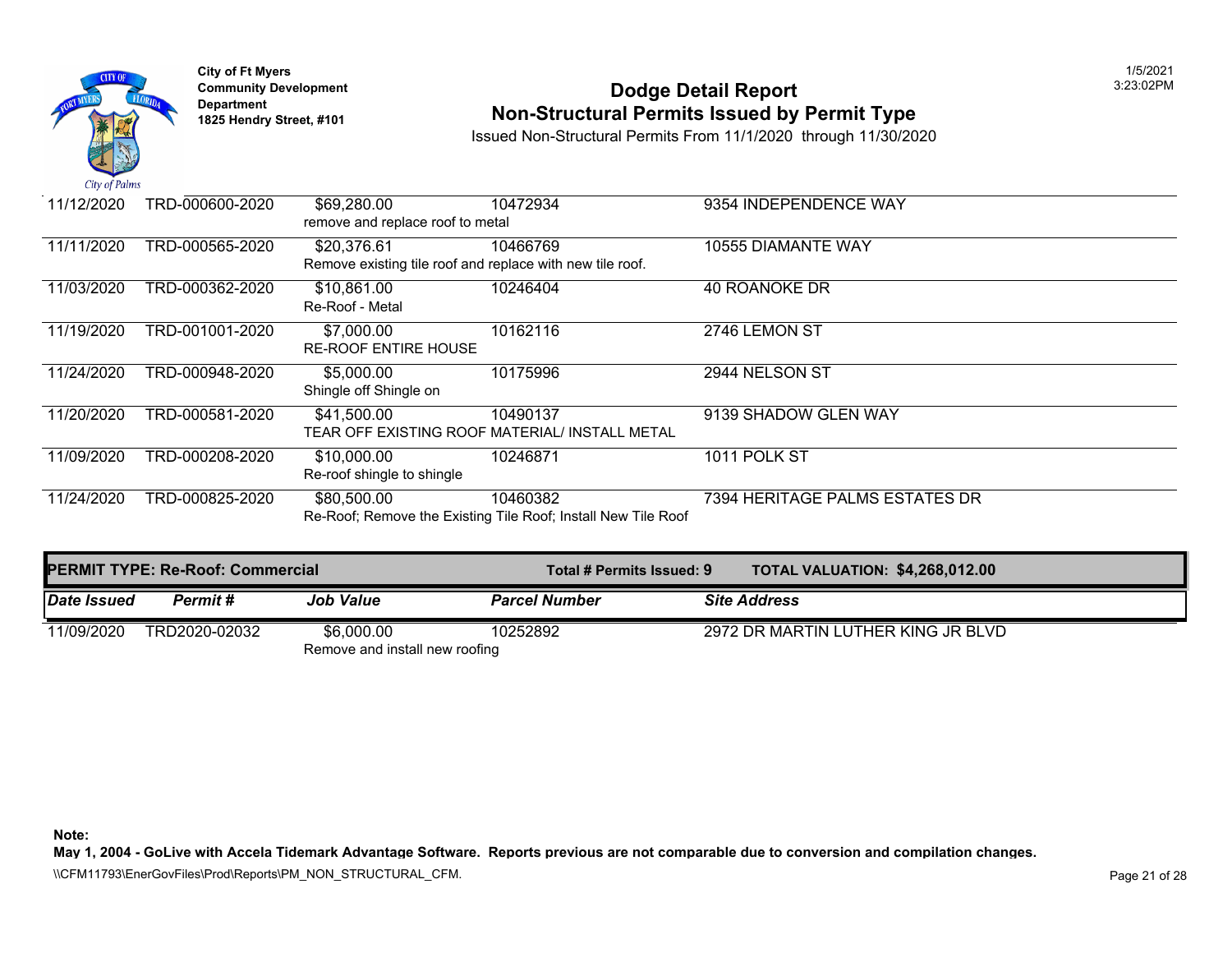

# **Community Development 2:23:02 PODGE Detail Report Non-Structural Permits Issued by Permit Type**

Issued Non-Structural Permits From 11/1/2020 through 11/30/2020

| City of Fullis |                 |                                                                                                               |                                                                              |                                                                                                                         |  |  |  |
|----------------|-----------------|---------------------------------------------------------------------------------------------------------------|------------------------------------------------------------------------------|-------------------------------------------------------------------------------------------------------------------------|--|--|--|
| 11/18/2020     | TRD-000749-2020 | 2,342,598.00<br>294.5 sq - Tear off -<br>Areas A, A1, A4, B, B1, B2., Q                                       | 10162432                                                                     | 1700 MONROE ST<br>Tear off roof down to LWC Deck, adhere 1/2 securock in FTR-601 insulation adhesive, Adhere 50 mil Fit |  |  |  |
|                |                 | bonding adhesive<br>NOA 20-0141.09                                                                            |                                                                              |                                                                                                                         |  |  |  |
|                |                 | 427.5 sq - Recover                                                                                            |                                                                              |                                                                                                                         |  |  |  |
|                |                 | Area C, F, G, H, K, K1, K2, L, M, P, P1 -                                                                     |                                                                              |                                                                                                                         |  |  |  |
|                |                 |                                                                                                               |                                                                              | Remove gravel, adhere 1.5 iso in FTR 601 PG, adhere 50 Mil Fibertite XT Fleeceback in FTR 490 bondir                    |  |  |  |
|                |                 |                                                                                                               | 245 sq - recover Areas A2, A3, E, E1, E2, F, F1, I, J, N, O, O1              |                                                                                                                         |  |  |  |
|                |                 |                                                                                                               |                                                                              | Clean existing modified surface and adhere 50 mil Fibertite XT Fleeceback in CR 20 Splatter FL4930-R                    |  |  |  |
|                |                 | 20 Sq - Recover - Areas D, F2                                                                                 |                                                                              |                                                                                                                         |  |  |  |
|                |                 | Remove loose granule, mech fasten 50 mil Fibertite XT FB with magnum fasteners and plates<br>FL4930-R16 S-187 |                                                                              |                                                                                                                         |  |  |  |
|                |                 | 8 Sq - Recover - Area R                                                                                       |                                                                              |                                                                                                                         |  |  |  |
|                |                 | FL4930-R16 S-125                                                                                              |                                                                              | Remove loose gravel, mech fasten 1/2 securock with magnum fasteners and plates, adhere 50 mil Fibert                    |  |  |  |
| 11/18/2020     | TRD-000905-2020 | \$991,380.00                                                                                                  | 10554202                                                                     | 2501 ORTIZ AVE #2                                                                                                       |  |  |  |
|                |                 |                                                                                                               | Re-roof; remove existing flat roof; install new flat roof.                   |                                                                                                                         |  |  |  |
| 11/06/2020     | TRD-000365-2020 | \$144,974.00                                                                                                  | 10186402                                                                     | 1620 MEDICAL LN                                                                                                         |  |  |  |
|                |                 | 60-MIL TPO Roof package install with tear off                                                                 |                                                                              |                                                                                                                         |  |  |  |
| 11/18/2020     | TRD-000466-2020 | \$15,000.00                                                                                                   | 10173655                                                                     | 2755 FOWLER ST                                                                                                          |  |  |  |
|                |                 |                                                                                                               | Tear off and re-roof with self adhesive modified roofing material 20 squares |                                                                                                                         |  |  |  |
| 11/10/2020     | TRD-000615-2020 | \$185,000.00                                                                                                  | 10162503                                                                     | 2100 SECOND ST                                                                                                          |  |  |  |
|                |                 |                                                                                                               | Re-roof; remove flat roof; install new flat single ply roof.                 |                                                                                                                         |  |  |  |
| 11/24/2020     | TRD-000717-2020 | \$445,830.00                                                                                                  | 10254358                                                                     | 3200/3220 HANSON ST                                                                                                     |  |  |  |
|                |                 | Re-roof w/ tear-off                                                                                           |                                                                              |                                                                                                                         |  |  |  |

**Note:**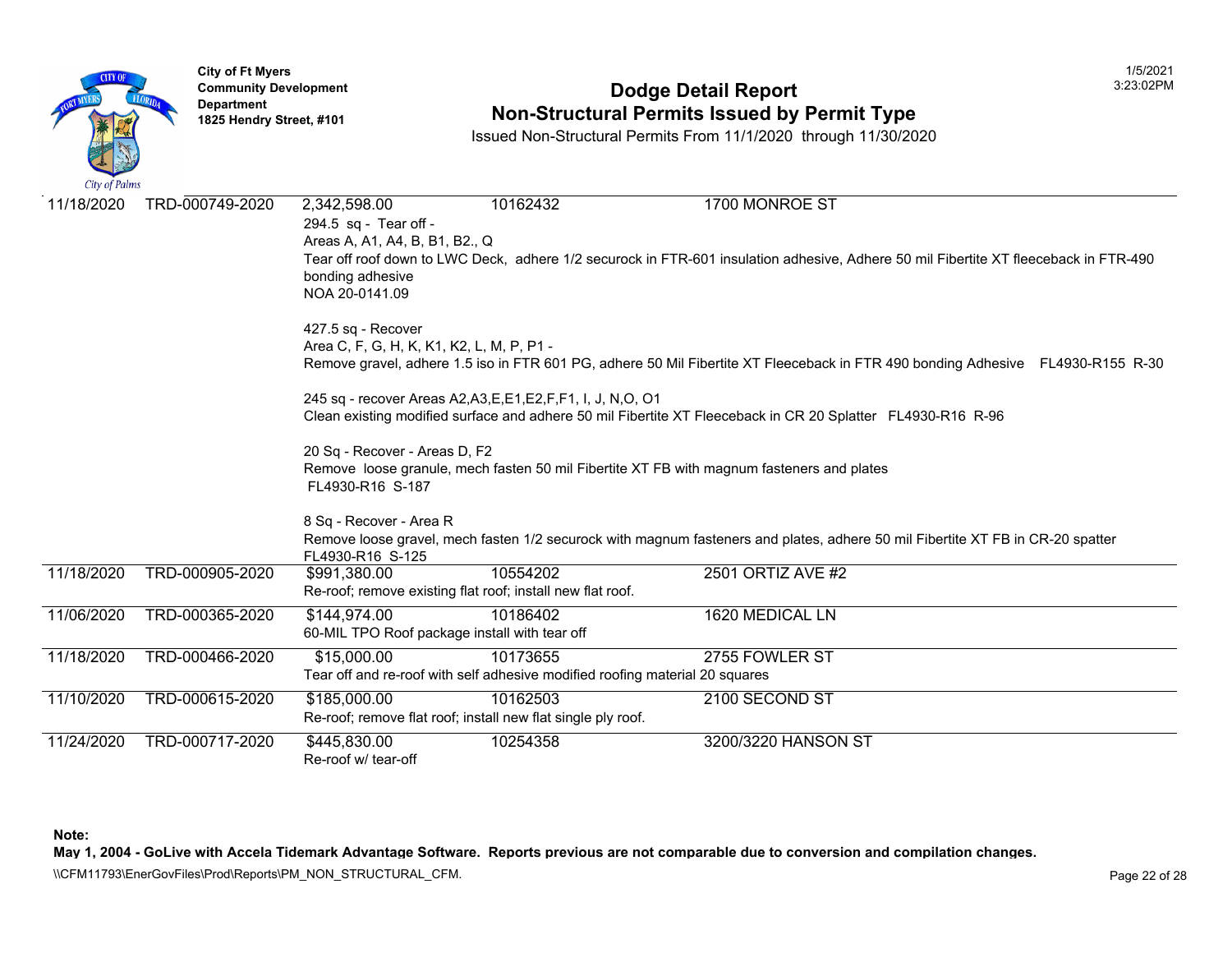

|                    | <b>PERMIT TYPE: Re-Roof: Multi-Family</b> |                               | Total # Permits Issued: 3 | <b>TOTAL VALUATION: \$6,600.0</b> |
|--------------------|-------------------------------------------|-------------------------------|---------------------------|-----------------------------------|
| <b>Date Issued</b> | Permit#                                   | <b>Job Value</b>              | <b>Parcel Number</b>      | <b>Site Address</b>               |
| 11/13/2020         | TRD-000777-2020                           | \$2,200.00<br>Re-roof shingle | 10484263                  | 3320 STELLA ST                    |
| 11/13/2020         | TRD-000779-2020                           | \$2,200.00<br>Re-roof shingle | 10252158                  | 3324 STELLA ST                    |
| 11/13/2020         | TRD-000778-2020                           | \$2,200.00<br>Re-roof shingle | 10252159                  | 3322 STELLA ST                    |

| <b>PERMIT TYPE: Right Of Way Only</b> |                 |                                                                                                                                                                      |                      | <b>TOTAL VALUATION: \$0.00</b><br>Total # Permits Issued: 1 |                     |  |
|---------------------------------------|-----------------|----------------------------------------------------------------------------------------------------------------------------------------------------------------------|----------------------|-------------------------------------------------------------|---------------------|--|
| <b>Date Issued</b>                    | <b>Permit</b> # | <b>Job Value</b>                                                                                                                                                     | <b>Parcel Number</b> |                                                             | <b>Site Address</b> |  |
| 11/10/2020                            | SIT2020-00384   | \$0.00                                                                                                                                                               | 10183952             |                                                             | 1243 WALDEN DR      |  |
|                                       |                 | We are resubmitting due to revision comments on our previous application at this address as shown in at<br>SIT2020-00276. Remove existing driveway & install pavers. |                      |                                                             |                     |  |

|             | <b>PERMIT TYPE: Roof: 1&amp;2 Family</b> |                                           | Total # Permits Issued: 37 | <b>TOTAL VALUATION: \$85,614</b> |  |
|-------------|------------------------------------------|-------------------------------------------|----------------------------|----------------------------------|--|
| Date Issued | Permit #                                 | <b>Job Value</b>                          | <b>Parcel Number</b>       | <b>Site Address</b>              |  |
| 11/19/2020  | TRD-000997-2020                          | \$967.38                                  | 10253508                   | 3117 WILLARD ST                  |  |
|             |                                          | Repair Shingle Roof as needed/Ridge Vents |                            |                                  |  |
| 11/19/2020  | TRD-000983-2020                          | \$483.69                                  | 10253508                   | 3110 EDISON AVE                  |  |
|             |                                          | Repair Shingle Roof as needed             |                            |                                  |  |

**Note:**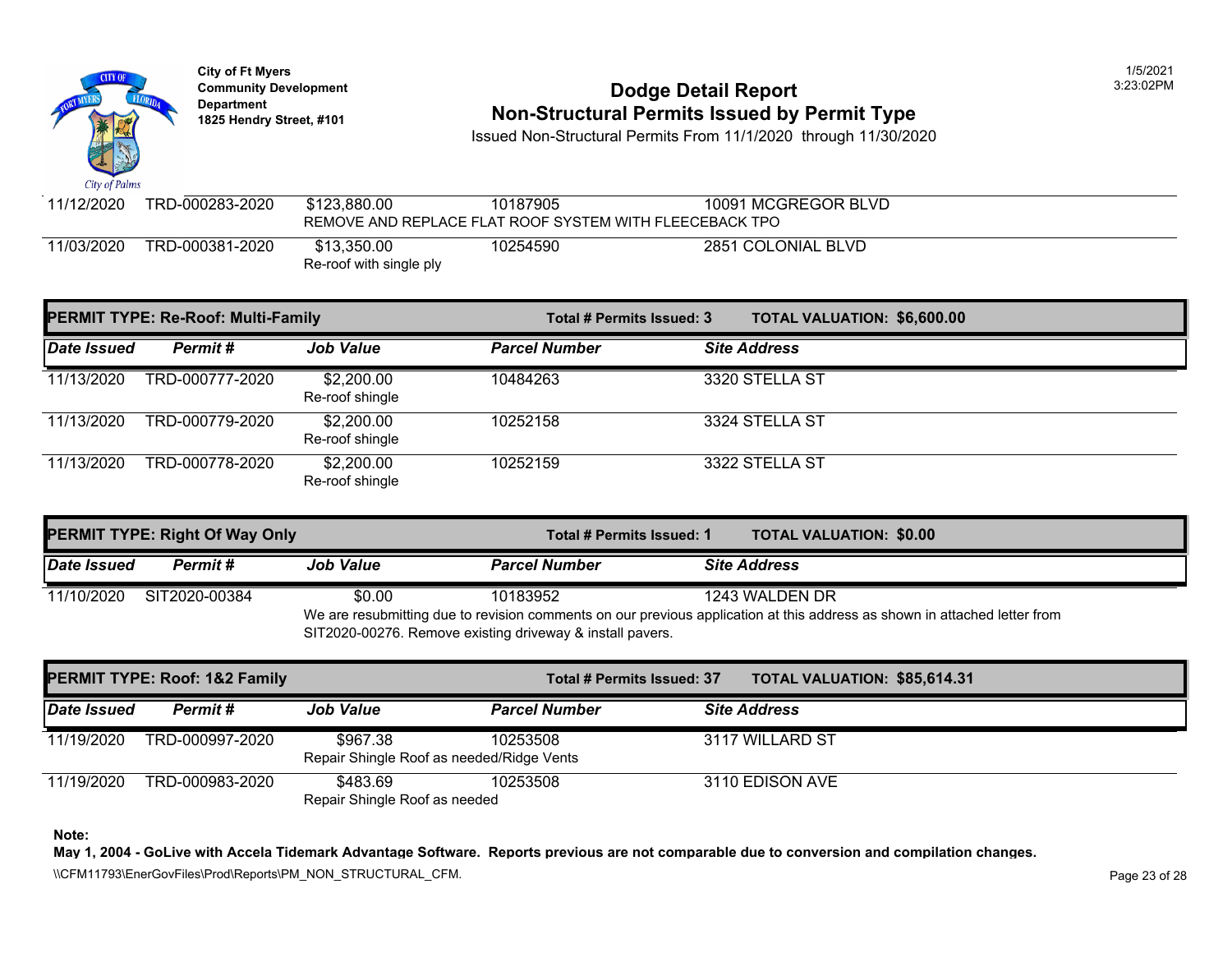

#### **Community Development** 3:23:02PM **1825 Non-Structural Permits Issued by Permit Type**

Issued Non-Structural Permits From 11/1/2020 through 11/30/2020

| 11/19/2020 | TRD-000981-2020 | \$483.69                                    | 10253508 | 3024 EDISON AVE  |
|------------|-----------------|---------------------------------------------|----------|------------------|
|            |                 | Repair Shingle roof as needed               |          |                  |
| 11/24/2020 | TRD-001012-2020 | \$967.38                                    | 10253508 | 3042 EDISON AVE  |
|            |                 | Repair shingle roof as needed.              |          |                  |
| 11/13/2020 | TRD-000398-2020 | \$11,000.00                                 | 10184158 | 3746 MAXINE ST   |
|            |                 | Shingle & flat reroof                       |          |                  |
| 11/29/2020 | TRD-001002-2020 | \$1,934.76                                  | 10253508 | 3006 FRANKLIN ST |
|            |                 | Repair shingle roof as needed.              |          |                  |
| 11/23/2020 | TRD-001040-2020 | \$967.38                                    | 10253508 | 3126 WILLARD ST  |
|            |                 | Repair shingle roof as needed/ridge vents.  |          |                  |
| 11/24/2020 | TRD-001022-2020 | \$967.38                                    | 10253508 | 2515 WRIGHT ST   |
|            |                 | Repair shingle roof as needed.              |          |                  |
| 11/19/2020 | TRD-000974-2020 | \$483.69                                    | 10253508 | 3044 WILLARD ST  |
|            |                 | Repair shingle roof as needed.              |          |                  |
| 11/19/2020 | TRD-000980-2020 | \$1,451.07                                  | 10253508 | 3118 EDISON AVE  |
|            |                 | Repair Shingle roof as needed               |          |                  |
| 11/13/2020 | TRD-000783-2020 | \$8,000.00                                  | 10253259 | 2938 MARKET ST   |
|            |                 | METAL OVER SHINGLES 27 SQUARES              |          |                  |
| 11/24/2020 | TRD-001036-2020 | \$1,451.07                                  | 10253508 | 3038 WILLARD ST  |
|            |                 | Repair shingle roof as needed               |          |                  |
| 11/23/2020 | TRD-001004-2020 | \$9,000.00                                  | 10174608 | 2942 CALVIN BLVD |
|            |                 | RE-ROOF SHINGLES OFF SHINGLES ON            |          |                  |
|            |                 | SHINGLES OFF SHINGLES ON                    |          |                  |
| 11/24/2020 | TRD-001020-2020 | \$967.38<br>Repair shingle roof as needed.  | 10253508 | 3027 DORA ST     |
|            |                 |                                             |          |                  |
| 11/19/2020 | TRD-000988-2020 | \$1,451.07                                  | 10253508 | 3009 WILLARD ST  |
|            |                 | Repair Shingle roof as needed / Ridge Vents |          |                  |
| 11/23/2020 | TRD-001146-2020 | \$200.00                                    | 10250126 | 308 NOGALES ST   |
|            |                 | Repairing roof shingles.                    |          |                  |

**Note:** 

**May 1, 2004 - GoLive with Accela Tidemark Advantage Software. Reports previous are not comparable due to conversion and compilation changes.** 

\\CFM11793\EnerGovFiles\Prod\Reports\PM\_NON\_STRUCTURAL\_CFM.<br>Rage 24 of 28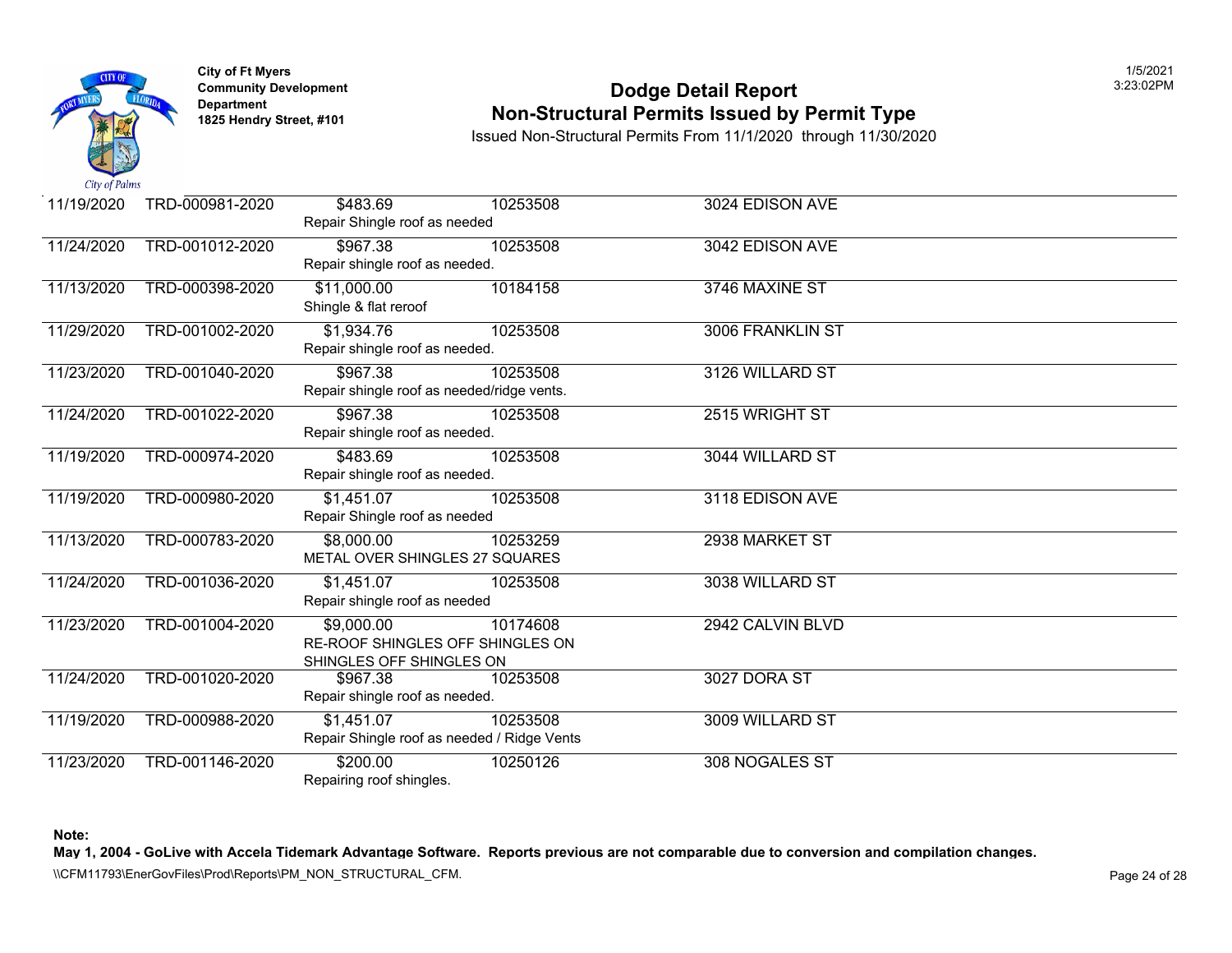

# **Community Development 2:23:02 PODGE Detail Report Non-Structural Permits Issued by Permit Type**

Issued Non-Structural Permits From 11/1/2020 through 11/30/2020

| 11/19/2020 | TRD-000973-2020 | \$967.38<br>Repair Shingle Roof as needed              | 10253508                                                                        | 3030 EDISON AVE                                                                                                       |
|------------|-----------------|--------------------------------------------------------|---------------------------------------------------------------------------------|-----------------------------------------------------------------------------------------------------------------------|
| 11/19/2020 | TRD-000971-2020 | \$967.38<br>Repair Shingle Roof as needed              | 10253508                                                                        | 3012 EDISON AVE                                                                                                       |
| 11/24/2020 | TRD-001031-2020 | \$967.38                                               | 10253508<br>Repair shingle roof as need/Ridge Vents.                            | 3010 WILLARD ST                                                                                                       |
| 11/19/2020 | TRD-000979-2020 | \$1,451.07<br>Repair Shingle roof as needed            | 10253508                                                                        | 3102 EDISON AVE                                                                                                       |
| 11/24/2020 | TRD-001038-2020 | \$967.38<br>Repair shingle roof as need/ridge vents.   | 10253508                                                                        | 3114 WILLARD ST                                                                                                       |
| 11/24/2020 | TRD-001032-2020 | \$483.69<br>Repair shingle roof as need/ridge vents.   | 10253508                                                                        | 3016 WILLARD ST                                                                                                       |
| 11/24/2020 | TRD-000715-2020 | \$10,200.00                                            | 10162245<br>NOT included) replace underlayment down to the plywood or planking. | 1751 HOUGH ST<br>Remove existing shingles on MAIN house, install new asphalt shingles on the MAIN house . (The Low sl |
| 11/04/2020 | TRD-000300-2020 | \$5,000.00<br>Shingle re-roof on storage shed          | 10599394                                                                        | 1334 GASPARILLA DR                                                                                                    |
| 11/19/2020 | TRD-000978-2020 | \$967.38<br>Repair Shingle roof as needed              | 10253508                                                                        | 3036 EDISON AVE                                                                                                       |
| 11/24/2020 | TRD-001007-2020 | $\overline{$}725.53$<br>Repair shingle roof as needed. | 10253508                                                                        | 3043 FRANKLIN ST                                                                                                      |
| 11/09/2020 | TRD-000582-2020 | \$9,000.00                                             | 10175597<br>Taper flat roof and install modified capsheet.                      | 1432 LINHART AVE                                                                                                      |
| 11/23/2020 | TRD-001037-2020 | \$483.69                                               | 10253508<br>Repair shingle roof as needed/ridge vents.                          | 3106 WILLARD ST                                                                                                       |
| 11/19/2020 | TRD-000989-2020 | \$967.38<br>Repair shingle roof as needed.             | 10253508                                                                        | 3040 FRANKLIN ST                                                                                                      |
| 11/03/2020 | TRD-000386-2020 | \$2,500.00<br>ROOF ON NEW PORCH ADDITION               | 10162177                                                                        | 1615 WOODFORD AVE                                                                                                     |

**Note:**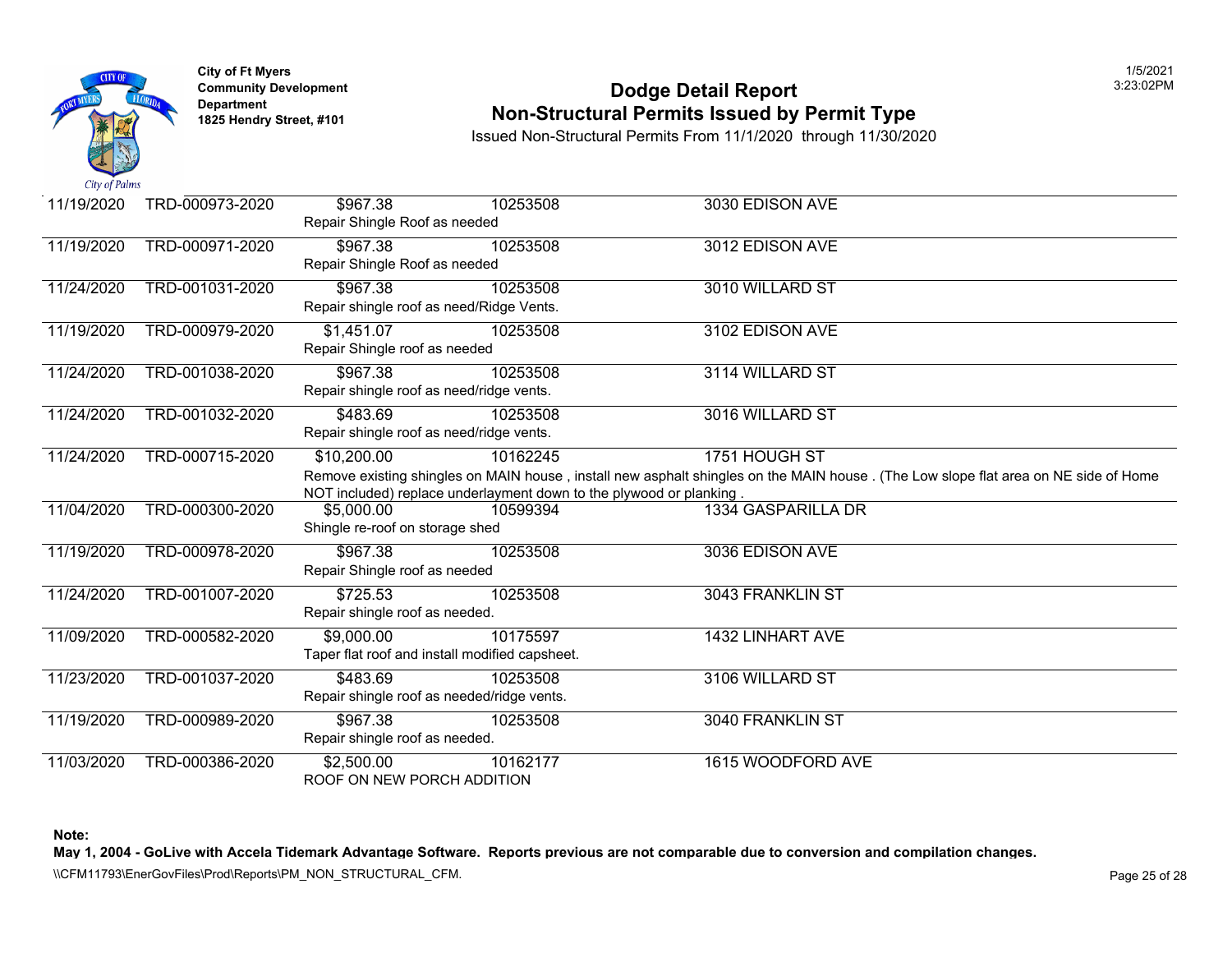

**City of Ft Myers** 1/5/2021

# **Community Development 3:23:02PM <b>Dodge Detail Report Department Department Department 1825 Hendry Street, #101 Non-Structural Permits Issued by Permit Type**

Issued Non-Structural Permits From 11/1/2020 through 11/30/2020

| 11/24/2020 | TRD-001034-2020                           | \$1,451.07 | 10253508                                   | 3030 WILLARD ST |  |  |  |  |
|------------|-------------------------------------------|------------|--------------------------------------------|-----------------|--|--|--|--|
|            |                                           |            | Repair shingle roof as needed/ridge vents. |                 |  |  |  |  |
| 11/24/2020 | TRD-001033-2020                           | \$967.38   | 10253508                                   | 3024 WILLARD ST |  |  |  |  |
|            |                                           |            | Repair shingle roof as needed/ridge vents. |                 |  |  |  |  |
| 11/19/2020 | TRD-000991-2020                           | \$1,451.07 | 10253508                                   | 3029 WILLARD ST |  |  |  |  |
|            |                                           |            | Repair Shingle Roof as needed/Ridge Vents  |                 |  |  |  |  |
| 11/19/2020 | TRD-000984-2020                           | \$1,934.76 | 10253508                                   | 3107 WILLARD ST |  |  |  |  |
|            | Repair Shingle Roof as needed/Ridge Vents |            |                                            |                 |  |  |  |  |
| 11/23/2020 | TRD-001029-2020                           | \$1,451.07 | 10253508                                   | 3125 WILLARD ST |  |  |  |  |
|            |                                           |            | Repair shingle roof as needed/ridge vents. |                 |  |  |  |  |
| 11/19/2020 | TRD-000993-2020                           | \$483.69   | 10253508                                   | 3103 WILLARD ST |  |  |  |  |
|            |                                           |            | Repair Shingle Roof as needed/ Ridge Vents |                 |  |  |  |  |
| 11/19/2020 | TRD-000992-2020                           | \$1,451.07 | 10253508                                   | 3037 WILLARD ST |  |  |  |  |
|            |                                           |            | Repair Shingle Roof as needed/ Ridge Vents |                 |  |  |  |  |

|             | <b>PERMIT TYPE: Roof: Multi-Family</b> |                                                                 | Total # Permits Issued: 1                                            | <b>TOTAL VALUATION: \$730.00</b>  |  |
|-------------|----------------------------------------|-----------------------------------------------------------------|----------------------------------------------------------------------|-----------------------------------|--|
| Date Issued | Permit#                                | <b>Job Value</b>                                                | <b>Parcel Number</b>                                                 | <b>Site Address</b>               |  |
| 11/23/2020  | TRD-001154-2020                        | \$730.00<br>Building a new roof over existing one.              | 10175882                                                             | 1825 LINHART AVE #45              |  |
|             |                                        | <b>PERMIT TYPE: Sealing &amp; Striping - w/ Reconfiguration</b> | Total # Permits Issued: 1                                            | <b>TOTAL VALUATION: \$8,500.0</b> |  |
| Date Issued | Permit#                                | <b>Job Value</b>                                                | <b>Parcel Number</b>                                                 | <b>Site Address</b>               |  |
| 11/10/2020  | SIT2020-00305                          | \$8,500.00                                                      | 10162292<br>Re-Stripe Parking Lot to match existing as per violation | 2549 DR MARTIN LUTHER KING J      |  |

PERMIT TYPE: Site Work/Utilities **The Community of the Community Community Community Community Community Community** 

#### **Note:**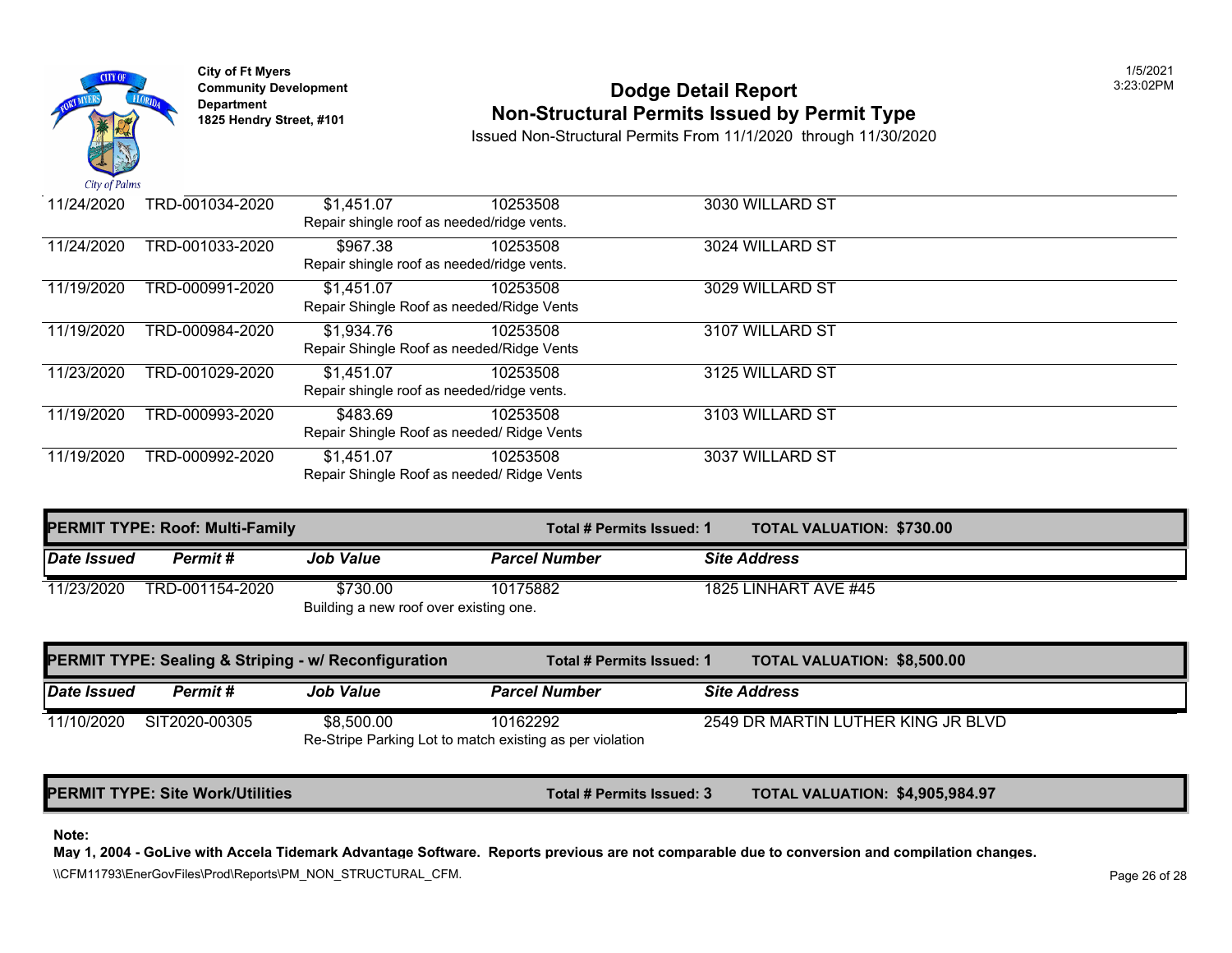

**City of Ft Myers** 1/5/2021

#### **Community Development 3:23:02PM <b>Dodge Detail Report Department Department Department 1825 Hendry Street, #101 Non-Structural Permits Issued by Permit Type**

Issued Non-Structural Permits From 11/1/2020 through 11/30/2020

|                                                   | <b>PERMIT TYPE: Solar Electrical: 1&amp;2 Family</b> |                  |                      | Total # Permits Issued: 1 |                     | <b>TOTAL VALUATION: \$47,905</b> |
|---------------------------------------------------|------------------------------------------------------|------------------|----------------------|---------------------------|---------------------|----------------------------------|
| Date Issued                                       | <b>Permit</b> #                                      | <b>Job Value</b> | <b>Parcel Number</b> |                           | <b>Site Address</b> |                                  |
| 11/17/2020                                        | TRD-000070-2020                                      | \$47.905.00      | 10581264             |                           | 3114 BIRCHIN LN     |                                  |
| Install 10.72Kw Photo Voltaic Power system to SFR |                                                      |                  |                      |                           |                     |                                  |

| <b>PERMIT TYPE: Solar Pool Heater: 1&amp;2 Family</b> |                                                               |                                                                  | <b>TOTAL VALUATION: \$7,763.0</b><br>Total # Permits Issued: 2 |                                  |  |
|-------------------------------------------------------|---------------------------------------------------------------|------------------------------------------------------------------|----------------------------------------------------------------|----------------------------------|--|
| Date Issued                                           | Permit#                                                       | <b>Job Value</b>                                                 | <b>Parcel Number</b>                                           | <b>Site Address</b>              |  |
| 11/25/2020                                            | TRD-000282-2020                                               | \$5,278.00<br><b>SOLAR POOL HEATER</b>                           | 10176885                                                       | 1206 PLUMOSA DR                  |  |
| 11/25/2020                                            | TRD-000086-2020                                               | \$2.485.00<br>Install solar pool heat with existing auto control | 10490185                                                       | 9064 PROSPERITY WAY              |  |
|                                                       | <b>PERMIT TYPE: Upgrade Alteration Repair: 1&amp;2 Family</b> |                                                                  | Total # Permits Issued: 2                                      | <b>TOTAL VALUATION: \$20,400</b> |  |
| Date Issued                                           | Permit #                                                      | <b>Job Value</b>                                                 | <b>Parcel Number</b>                                           | <b>Site Address</b>              |  |

**Note:**